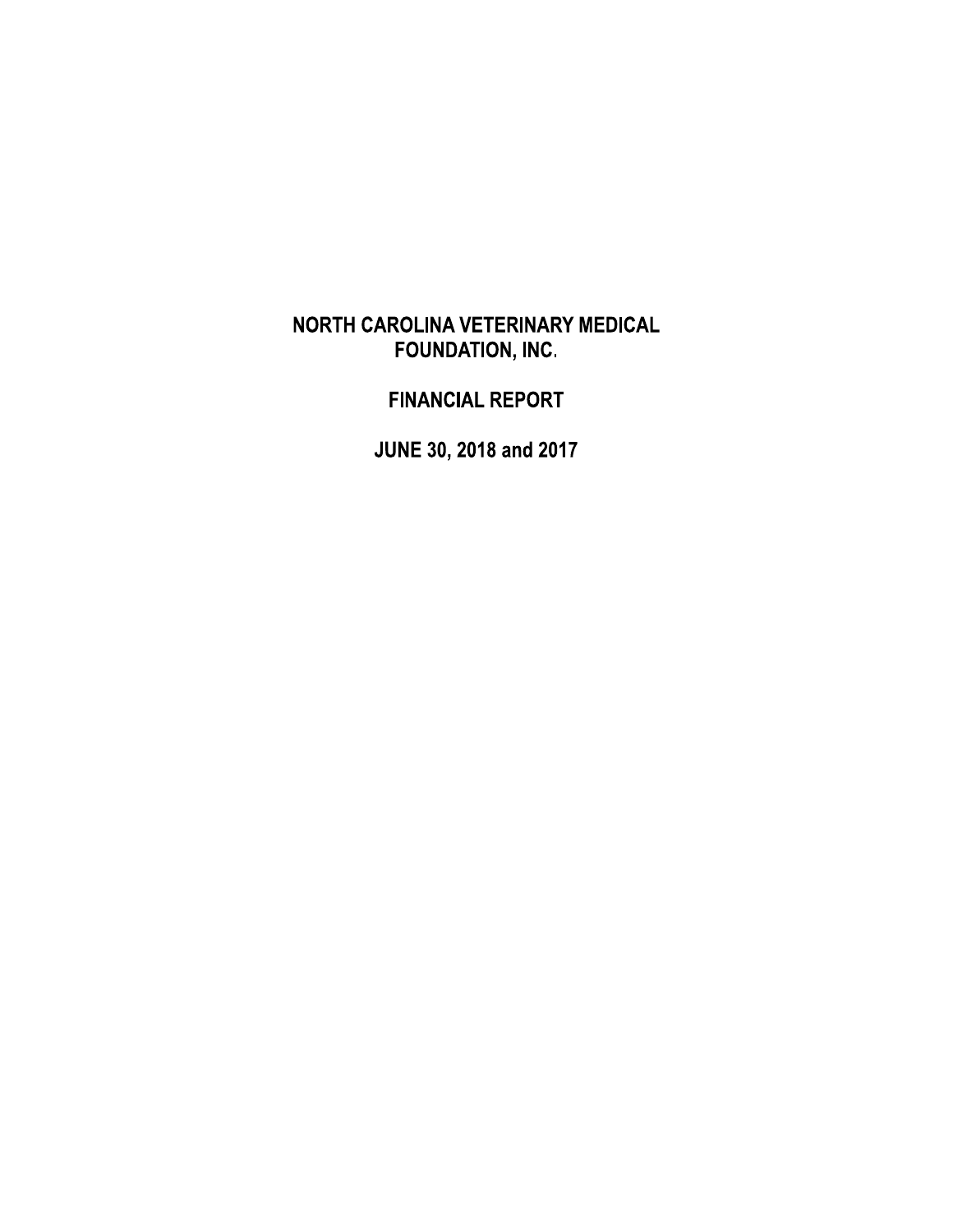# **Contents**

| <b>Independent Auditor's Report</b>                  | $1 - 2$  |  |  |  |  |  |  |
|------------------------------------------------------|----------|--|--|--|--|--|--|
| <b>Financial Statements</b>                          |          |  |  |  |  |  |  |
| <b>Statements of Financial Position</b>              | 3        |  |  |  |  |  |  |
| <b>Statements of Activities</b>                      | $4 - 5$  |  |  |  |  |  |  |
| <b>Statements of Cash Flows</b>                      | $6 - 7$  |  |  |  |  |  |  |
| Notes to Financial Statements                        | $8 - 18$ |  |  |  |  |  |  |
| <b>Supplementary Information</b>                     |          |  |  |  |  |  |  |
| General Fund Budget vs. Actual - Unaudited           | 19       |  |  |  |  |  |  |
| Ten Year Summary of Asset Growth - Unaudited         | 20       |  |  |  |  |  |  |
| Ten Year Summary of Revenues and Support - Unaudited | 21       |  |  |  |  |  |  |
|                                                      |          |  |  |  |  |  |  |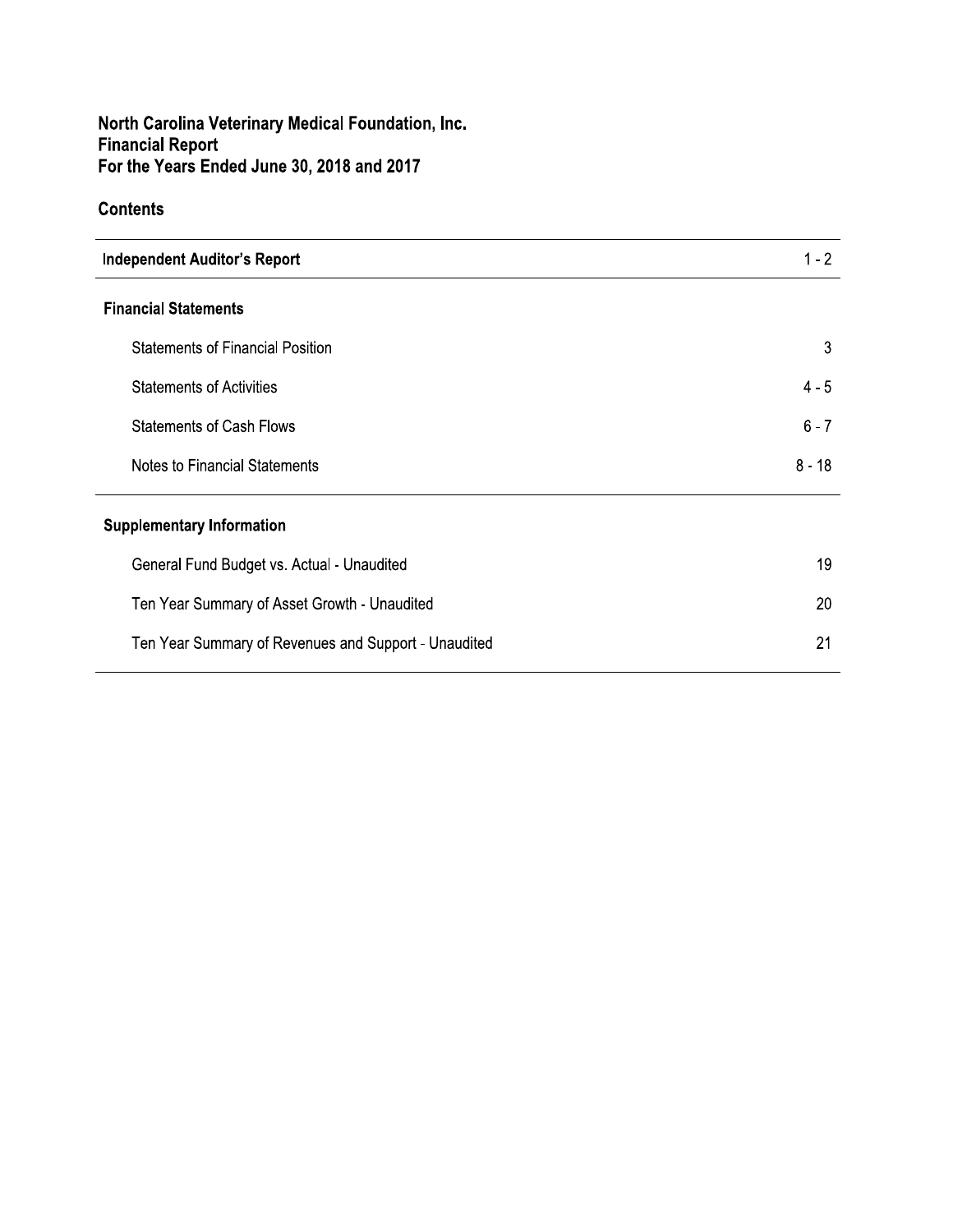

 Suite 300 Raleigh, NC 27601

### Independent Auditor's Report

To the Board of Directors North Carolina Veterinary Medical Foundation, Inc. Raleigh, North Carolina

Independent Auditor's Repo<br>To the Board of Directors<br>North Carolina Veterinary Mea<br>Raleigh, North Carolina<br>We have audited the accom<br>Foundation, Inc. (the "Founda"<br>30, 2018 and 2017, and the re<br>and the related notes to the ili<br>Lin We have audited the accompanying financial statements of North Carolina Veterinary Medical Foundation, Inc. (the "Foundation"), which comprise the statements of financial position as of June 30, 2018 and 2017, and the related statements of activities and cash flows for the years then ended, and the related notes to the financial statements.

### $\frac{1}{2}$ wanagement's Responsibility for the Financial Statements

i.<br>Do management is responsible for the preparation and fair presentation of these financial statements in accordance with accounting principles generally accepted in the United States of America; this includes the design, implementation, and maintenance of internal control relevant to the preparation and fair presentation of financial statements that are free from material misstatement, whether due to fraud or error.

### i. Auaitor's Responsibility

 $\mathbb{R}^2$ Our responsibility is to express an opinion on these financial statements based on our audits. We conducted our audits in accordance with auditing standards generally accepted in the United States of America. Those standards require that we plan and perform the audit to obtain reasonable assurance about whether the financial statements are free from material misstatement.

i. An audit involves performing procedures to obtain audit evidence about the amounts and disclosures  $\,$ in the financial statements. The procedures selected depend on the auditor's judgment, including the assessment of the risks of material misstatement of the financial statements, whether due to fraud or error. In making those risk assessments, the auditor considers internal control relevant to the entity's preparation and fair presentation of the financial statements in order to design audit procedures that are appropriate in the circumstances, but not for the purpose of expressing an opinion on the effectiveness of the entity's internal control. Accordingly, we express no such opinion. An audit also includes evaluating the appropriateness of accounting policies used and the reasonableness of significant accounting estimates made by management, as well as evaluating the overall presentation of the financial statements.

 $\mathbb{R}^2$ We betieve that the audit evidence we have obtained is sufficient and appropriate to provide a basis for our audit opinion.

### $\mathbb{R}^2$ vpinion

2017, and the results of its operations and its cash flows for the years then ended in accordance with accounting principles generally accepted in the United States of America.<br>BDO USA, LLP, a Delaware limited liability pa  $\mathbf{r}$ in our opinion, the financial statements referred to above present fairly, in all material respects, the financial position of North Carolina Veterinary Medical Foundation, Inc. as of June 30, 2018 and 2017, and the results of its operations and its cash flows for the years then ended in accordance with accounting principles generally accepted in the United States of America.

With accounting principles general<br>BDO USA, LLP, a Delaware limited liability partnership, is<br>international BDO network of independent member firms.<br>BDO is the brand name for the BDO network and for each of BDO USA, LLP, a Delaware limited liability partnership, is the U.S. member of BDO international BDO network of independent member firms.<br>BDO is the brand name for the BDO network and for each of the BDO Member Firms.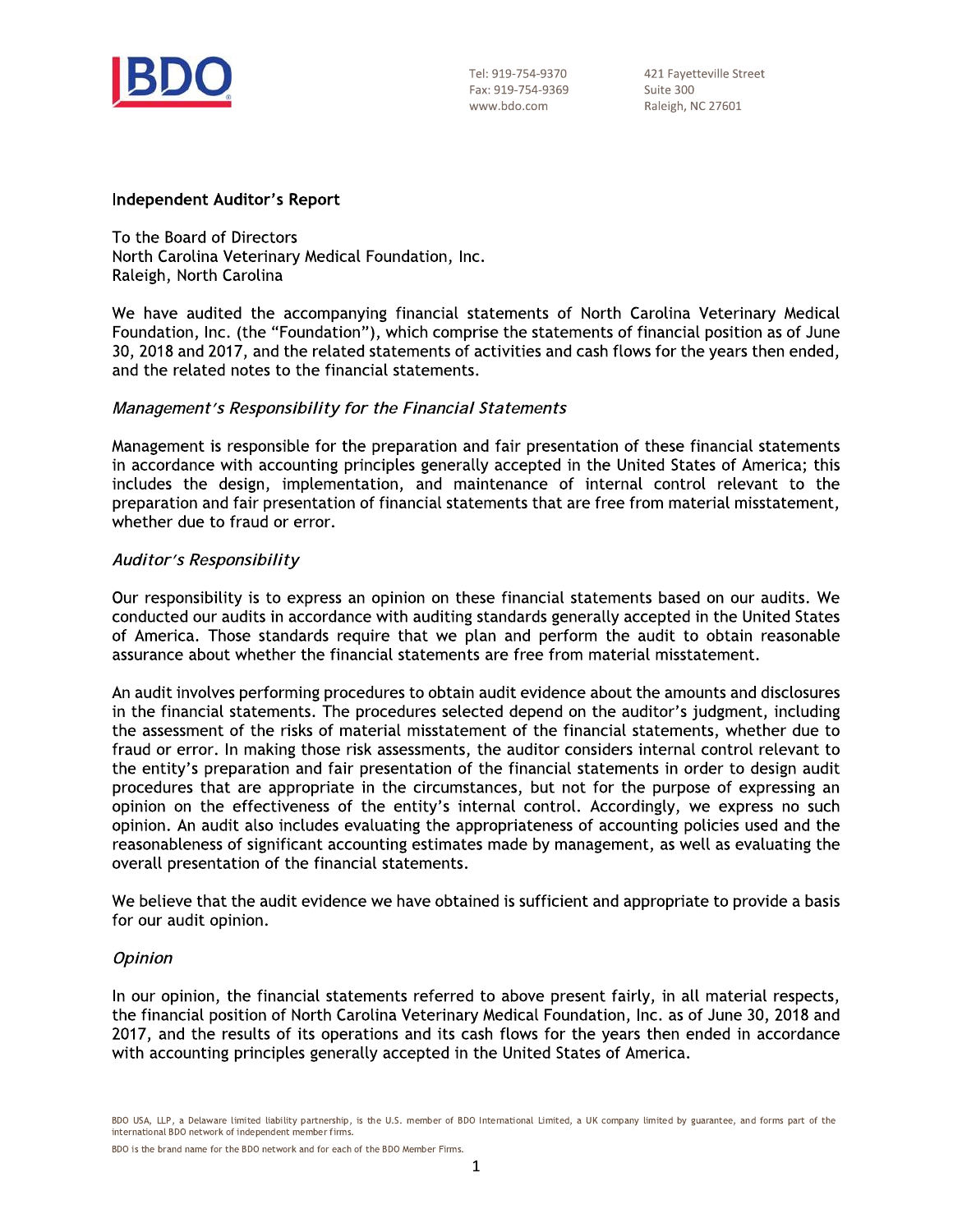

### Disclaimer of Opinion on Supplementary Information

Our audit was conducted for the purpose of forming an opinion on the basic financial statements as a whole. The supplemental information on pages 19 through 21 is presented for purposes of additional analysis and is not a required part of the basic financial statements. Such information has not been subjected to auditing procedures applied in the audit of the basic financial statements, and accordingly, we do not express an opinion or provide any assurance on it.

BDO USA, LLP

Raleigh, North Carolina October 24, 2018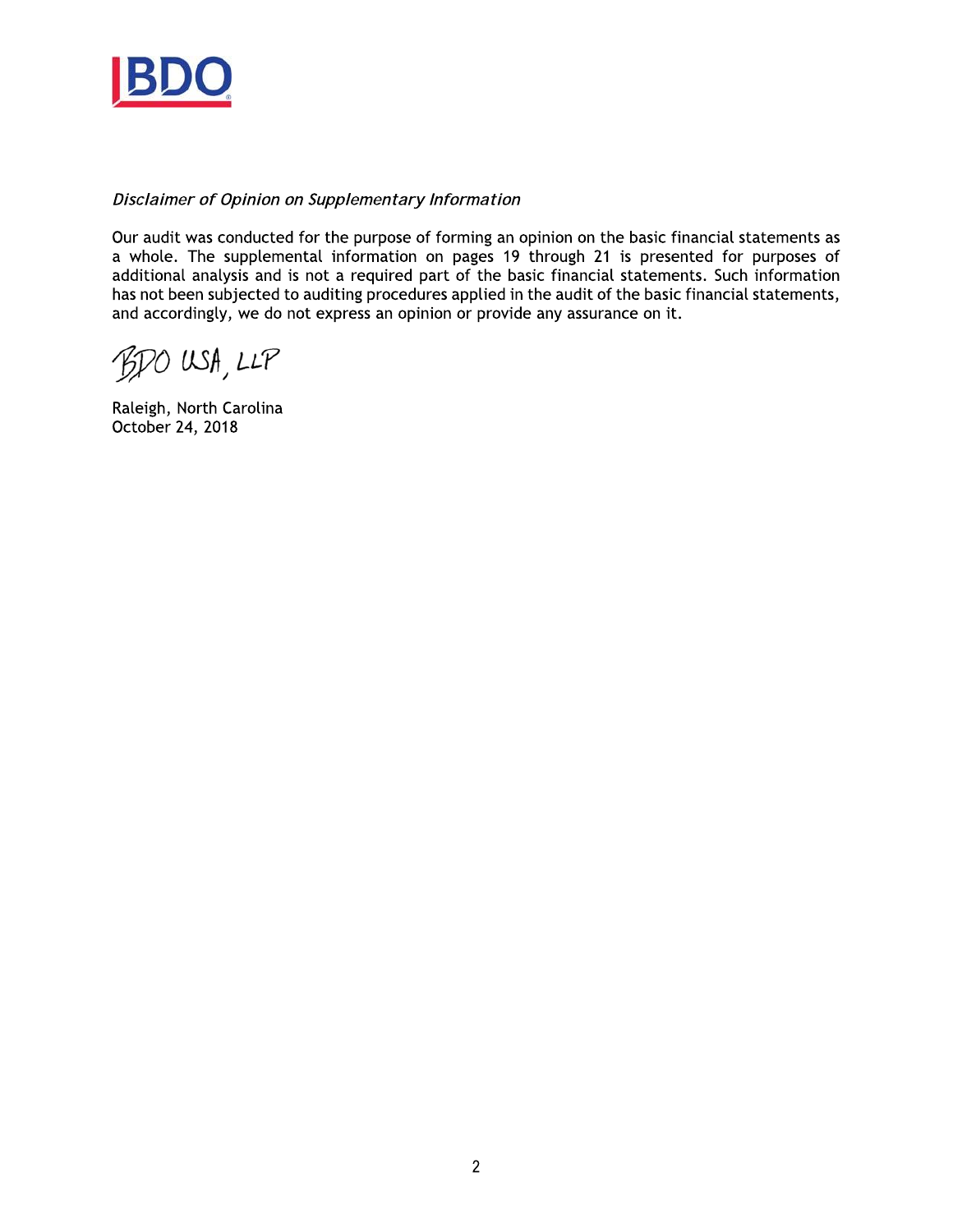**Statements of Financial Position** June 30, 2018 and 2017

|                                                             | 2018             |    | 2017       |
|-------------------------------------------------------------|------------------|----|------------|
| <b>Assets</b>                                               |                  |    |            |
| Cash and cash equivalents (Note 1)                          | \$<br>8,027,879  | \$ | 5,214,927  |
| Intermediate investments (Note 1)                           | 2,938,574        |    | 2,991,300  |
| Long-term investments (Notes 1 and 3)                       | 69,950,274       |    | 60,116,869 |
| Pledges receivable, net (Notes 1 and 6)                     | 3,751,570        |    | 8,485,939  |
| Receivables from University-associated entities (Note 1)    | 20               |    | 4,793      |
| Other assets (Note 1)                                       | 108,928          |    | 116,298    |
| <b>Total Assets</b>                                         | \$<br>84,777,245 | \$ | 76,930,126 |
| <b>Liabilities and Net Assets</b>                           |                  |    |            |
| <b>Liabilities</b>                                          |                  |    |            |
| Accounts payable - North Carolina State University (Note 1) | \$<br>16,180     | S  | 10,323     |
| Life income funds payable (Note 5)                          | 893,663          |    | 913,884    |
| Due to others (Note 1)                                      | 27,022           |    | 23,715     |
| <b>Total Liabilities</b>                                    | 936,865          |    | 947,922    |
| <b>Net Assets</b>                                           |                  |    |            |
| Unrestricted:                                               |                  |    |            |
| Undesignated                                                | 3,367,012        |    | 2,714,288  |
| Undesignated - underwater endowments (Note 2)               |                  |    | (12)       |
| Board-designated - endowments (Note 2)                      | 33,411,310       |    | 30,912,887 |
| Temporarily restricted (Note 8)                             | 15,755,665       |    | 11,581,704 |
| Permanently restricted (Note 9)                             | 31,306,393       |    | 30,773,337 |
| <b>Total Net Assets</b>                                     | 83,840,380       |    | 75,982,204 |
| <b>Total Liabilities and Net Assets</b>                     | \$<br>84,777,245 | \$ | 76,930,126 |

See notes to financial statements.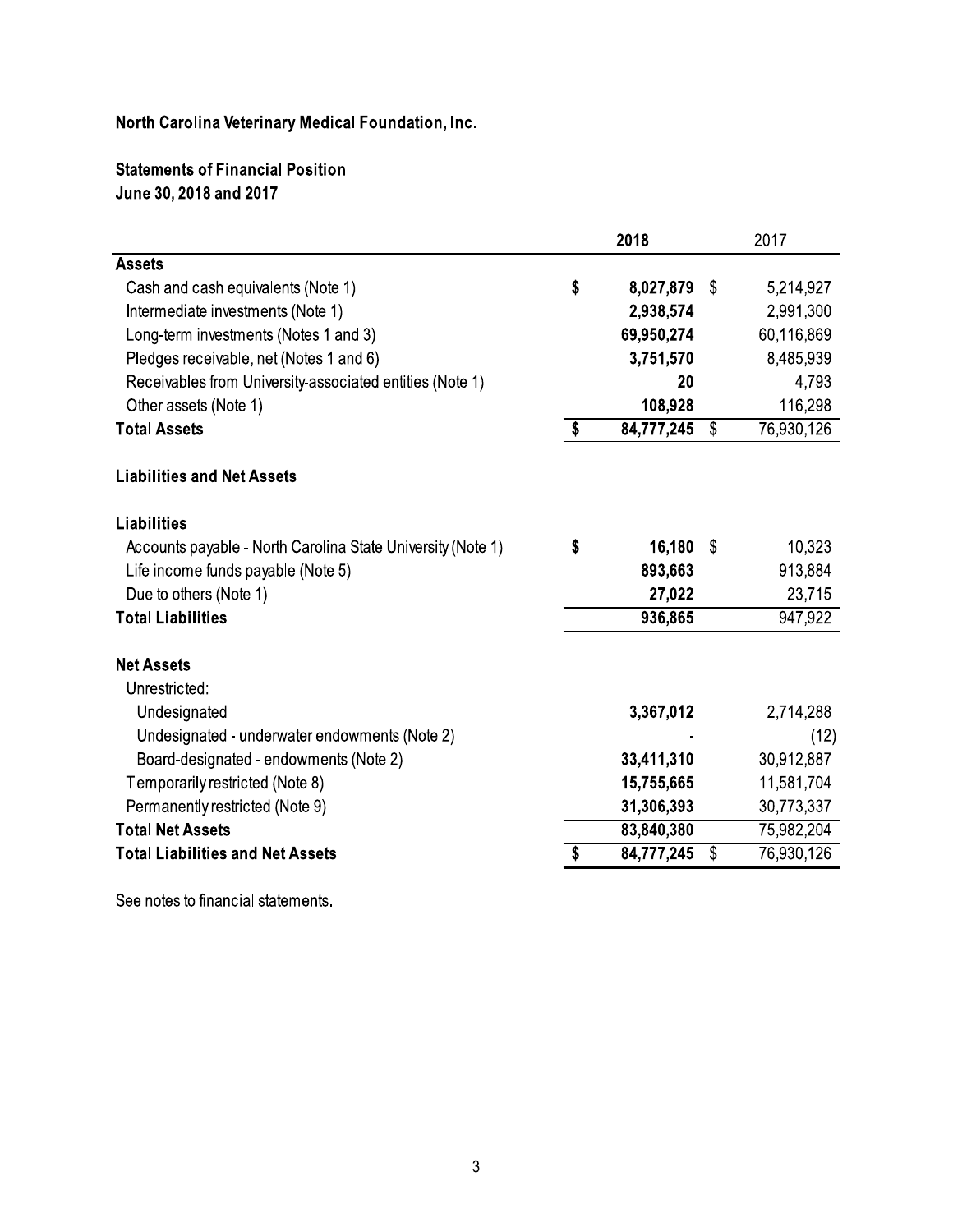### **Statement of Activities** Year Ended June 30, 2018

|                                                     | <b>Unrestricted</b> | Temporarily<br><b>Restricted</b> |    | Permanently<br><b>Restricted</b> |    | Total                |
|-----------------------------------------------------|---------------------|----------------------------------|----|----------------------------------|----|----------------------|
| Revenues, Gains, and Other Income                   |                     |                                  |    |                                  |    |                      |
| Contributions (Note 1)                              | \$<br>1,115,497     | \$<br>2,537,291                  | \$ | 5,361,634                        | -S | 9,014,422            |
| Change in pledges receivable, net (Note 6)          |                     | (70, 652)                        |    | (4,663,717)                      |    | (4,734,369)          |
| Donated services, salaries, and facilities (Note 7) | 324,000             |                                  |    |                                  |    | 324,000              |
| Change in value of split interest agreements        |                     |                                  |    | (93, 444)                        |    | (93, 444)            |
| Net asset reclassification -                        |                     |                                  |    |                                  |    |                      |
| underwater endowments (Note 2)                      | 12                  | (12)                             |    |                                  |    |                      |
| Net investment income                               | 3,508,025           | 3,318,925                        |    | 58,867                           |    | 6,885,817            |
| Interest and dividends                              | 150,892             | 30,063                           |    | 20,348                           |    | 201,303              |
| Other income                                        |                     | 28,567                           |    |                                  |    | 28,567               |
| Net assets released from restrictions (Note 10)     | 1,694,353           | (1,694,353)                      |    |                                  |    |                      |
| <b>Total Revenues, Gains, and Other Income</b>      | 6,792,779           | 4,149,829                        |    | 683,688                          |    | 11,626,296           |
| <b>Grants to Support the University</b>             |                     |                                  |    |                                  |    |                      |
| Program:                                            |                     |                                  |    |                                  |    |                      |
| Scholarships and fellowships                        | 548,663             |                                  |    |                                  |    | 548,663              |
| Faculty support and professorships                  | 306,333<br>462,395  |                                  |    |                                  |    | 306,333              |
| Departmental support<br>Terry Hospital debt service | 1,003,759           |                                  |    |                                  |    | 462,395<br>1,003,759 |
| Facility support                                    | 68,553              |                                  |    |                                  |    | 68,553               |
| Other current services                              | 345,751             |                                  |    |                                  |    | 345,751              |
| <b>Total Program Support</b>                        | 2,735,454           | $\qquad \qquad \blacksquare$     |    |                                  |    | 2,735,454            |
| Administrative                                      | 136,281             | $\blacksquare$                   |    |                                  |    | 136,281              |
| Fundraising                                         | 640,481             |                                  |    |                                  |    | 640,481              |
| <b>Total Other Support</b>                          | 776,762             | $\blacksquare$                   |    |                                  |    | 776,762              |
| <b>Total Support</b>                                | 3,512,216           | ٠                                |    |                                  |    | 3,512,216            |
| <b>Excess of Revenues, Gains,</b>                   |                     |                                  |    |                                  |    |                      |
| and Other Income Over Total Support                 | 3,280,563           | 4,149,829                        |    | 683,688                          |    | 8,114,080            |
| <b>Net Transfers</b>                                |                     |                                  |    |                                  |    |                      |
| To the Endowment Fund of NC State University        |                     | (55, 904)                        |    | (200, 000)                       |    | (255, 904)           |
| Among funds (Note 11)                               | (129, 404)          | 80,036                           |    | 49,368                           |    |                      |
| <b>Total Net Transfers</b>                          | (129, 404)          | 24,132                           |    | (150, 632)                       |    | (255, 904)           |
| <b>Change in Net Assets</b>                         | 3,151,159           | 4,173,961                        |    | 533,056                          |    | 7,858,176            |
| <b>Net Assets</b>                                   |                     |                                  |    |                                  |    |                      |
| Beginning of year                                   | 33,627,163          | 11,581,704                       |    | 30,773,337                       |    | 75,982,204           |
| End of year                                         | 36,778,322          | \$<br>15,755,665                 | S  | 31,306,393                       | \$ | 83,840,380           |

See notes to financial statements.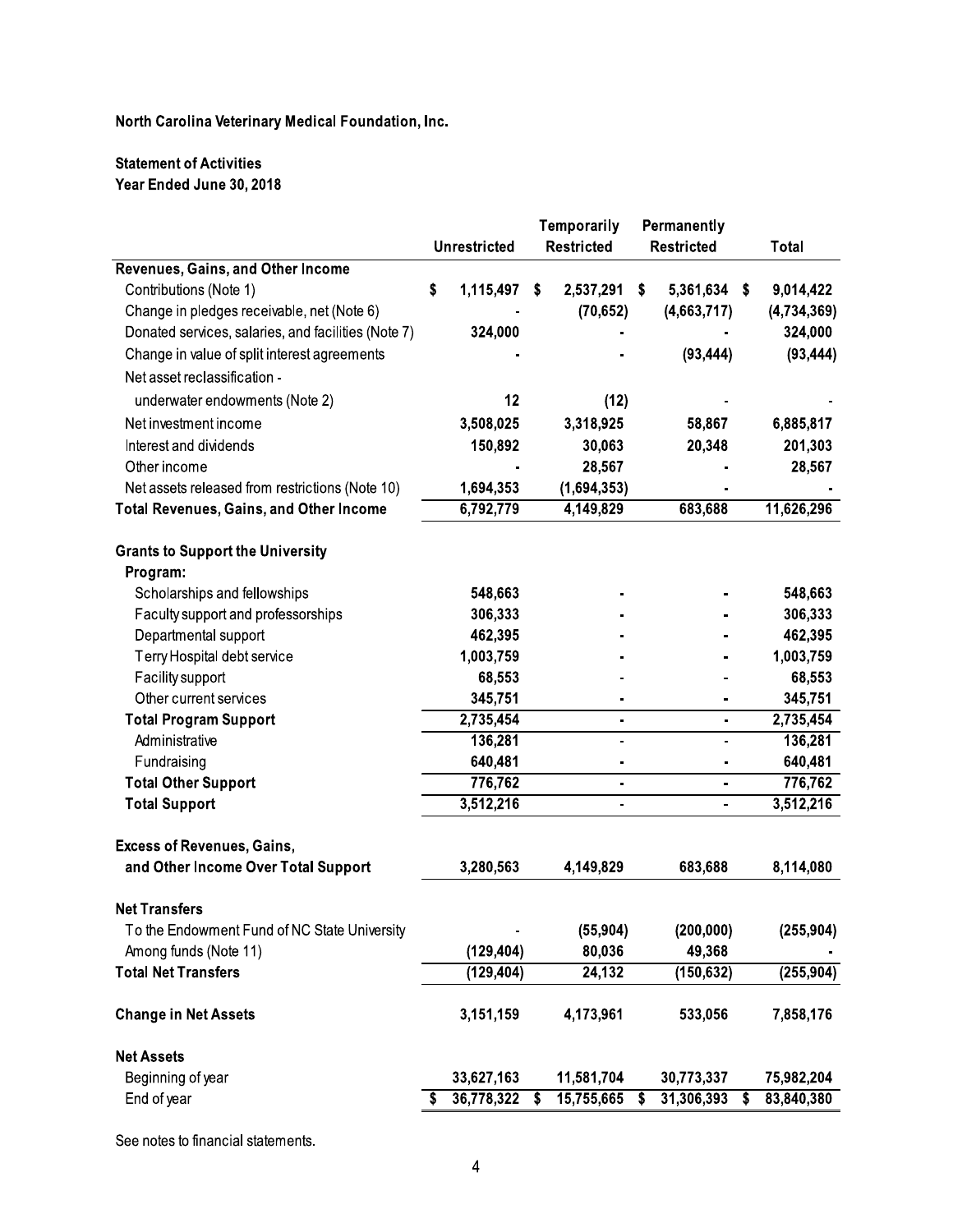### **Statement of Activities** Year Ended June 30, 2017

| Year Ended June 30, 2017<br>Revenues, Gains, and Other Income<br>Contributions (Note 1)<br>\$<br>Change in pledges receivable, net (Note 6)<br>Donated services, salaries, and facilities (Note 7)<br>Change in value of split interest agreements<br>Net asset reclassification -<br>underwater endowments (Note 2)<br>Net investment income<br>Interest and dividends<br>Other income<br>Net assets released from restrictions (Note 10)<br><b>Total Revenues, Gains, and Other Income</b><br><b>Grants to Support the University</b><br>Program:<br>Scholarships and fellowships<br>Faculty support and professorships<br>Departmental support<br>Terry Hospital debt service<br>Facility support<br>Other current services<br><b>Total Program Support</b><br>Administrative<br>Fundraising<br><b>Total Other Support</b><br><b>Total Support</b><br><b>Excess of Revenues, Gains,</b><br>and Other Income Over Total Support | Unrestricted<br>1,054,733 \$<br>388,000<br>207,178<br>3,342,938<br>108,255<br>93<br>1,647,926<br>6,749,123<br>478,244<br>291,880<br>582,557<br>1,003,759<br>1,516,783<br>242,225<br>4,115,448<br>169,192<br>601,949<br>771,141 | Temporarily<br>Restricted<br>1,862,523 \$<br>13,512<br>(207, 178)<br>2,770,157<br>23,234<br>57,656<br>(1,647,926)<br>2,871,978<br>$\overline{\phantom{a}}$<br>٠ | Permanently<br>Restricted<br>4,256,415 \$<br>(3,639,512)<br>(326, 645)<br>175,713<br>25,023<br>490,994<br>$\blacksquare$<br>ä,<br>ä, | Total<br>7,173,671<br>(3,626,000)<br>388,000<br>(326, 645)<br>6,288,808<br>156,512<br>57,749<br>10,112,095<br>478,244<br>291,880<br>582,557<br>1,003,759<br>1,516,783<br>242,225<br>4,115,448<br>169,192 |
|-----------------------------------------------------------------------------------------------------------------------------------------------------------------------------------------------------------------------------------------------------------------------------------------------------------------------------------------------------------------------------------------------------------------------------------------------------------------------------------------------------------------------------------------------------------------------------------------------------------------------------------------------------------------------------------------------------------------------------------------------------------------------------------------------------------------------------------------------------------------------------------------------------------------------------------|--------------------------------------------------------------------------------------------------------------------------------------------------------------------------------------------------------------------------------|-----------------------------------------------------------------------------------------------------------------------------------------------------------------|--------------------------------------------------------------------------------------------------------------------------------------|----------------------------------------------------------------------------------------------------------------------------------------------------------------------------------------------------------|
|                                                                                                                                                                                                                                                                                                                                                                                                                                                                                                                                                                                                                                                                                                                                                                                                                                                                                                                                   |                                                                                                                                                                                                                                |                                                                                                                                                                 |                                                                                                                                      |                                                                                                                                                                                                          |
|                                                                                                                                                                                                                                                                                                                                                                                                                                                                                                                                                                                                                                                                                                                                                                                                                                                                                                                                   |                                                                                                                                                                                                                                |                                                                                                                                                                 |                                                                                                                                      |                                                                                                                                                                                                          |
|                                                                                                                                                                                                                                                                                                                                                                                                                                                                                                                                                                                                                                                                                                                                                                                                                                                                                                                                   |                                                                                                                                                                                                                                |                                                                                                                                                                 |                                                                                                                                      |                                                                                                                                                                                                          |
|                                                                                                                                                                                                                                                                                                                                                                                                                                                                                                                                                                                                                                                                                                                                                                                                                                                                                                                                   |                                                                                                                                                                                                                                |                                                                                                                                                                 |                                                                                                                                      |                                                                                                                                                                                                          |
|                                                                                                                                                                                                                                                                                                                                                                                                                                                                                                                                                                                                                                                                                                                                                                                                                                                                                                                                   |                                                                                                                                                                                                                                |                                                                                                                                                                 |                                                                                                                                      |                                                                                                                                                                                                          |
|                                                                                                                                                                                                                                                                                                                                                                                                                                                                                                                                                                                                                                                                                                                                                                                                                                                                                                                                   |                                                                                                                                                                                                                                |                                                                                                                                                                 |                                                                                                                                      |                                                                                                                                                                                                          |
|                                                                                                                                                                                                                                                                                                                                                                                                                                                                                                                                                                                                                                                                                                                                                                                                                                                                                                                                   |                                                                                                                                                                                                                                |                                                                                                                                                                 |                                                                                                                                      |                                                                                                                                                                                                          |
|                                                                                                                                                                                                                                                                                                                                                                                                                                                                                                                                                                                                                                                                                                                                                                                                                                                                                                                                   |                                                                                                                                                                                                                                |                                                                                                                                                                 |                                                                                                                                      |                                                                                                                                                                                                          |
|                                                                                                                                                                                                                                                                                                                                                                                                                                                                                                                                                                                                                                                                                                                                                                                                                                                                                                                                   |                                                                                                                                                                                                                                |                                                                                                                                                                 |                                                                                                                                      |                                                                                                                                                                                                          |
|                                                                                                                                                                                                                                                                                                                                                                                                                                                                                                                                                                                                                                                                                                                                                                                                                                                                                                                                   |                                                                                                                                                                                                                                |                                                                                                                                                                 |                                                                                                                                      |                                                                                                                                                                                                          |
|                                                                                                                                                                                                                                                                                                                                                                                                                                                                                                                                                                                                                                                                                                                                                                                                                                                                                                                                   |                                                                                                                                                                                                                                |                                                                                                                                                                 |                                                                                                                                      |                                                                                                                                                                                                          |
|                                                                                                                                                                                                                                                                                                                                                                                                                                                                                                                                                                                                                                                                                                                                                                                                                                                                                                                                   |                                                                                                                                                                                                                                |                                                                                                                                                                 |                                                                                                                                      |                                                                                                                                                                                                          |
|                                                                                                                                                                                                                                                                                                                                                                                                                                                                                                                                                                                                                                                                                                                                                                                                                                                                                                                                   |                                                                                                                                                                                                                                |                                                                                                                                                                 |                                                                                                                                      |                                                                                                                                                                                                          |
|                                                                                                                                                                                                                                                                                                                                                                                                                                                                                                                                                                                                                                                                                                                                                                                                                                                                                                                                   |                                                                                                                                                                                                                                |                                                                                                                                                                 |                                                                                                                                      |                                                                                                                                                                                                          |
|                                                                                                                                                                                                                                                                                                                                                                                                                                                                                                                                                                                                                                                                                                                                                                                                                                                                                                                                   |                                                                                                                                                                                                                                |                                                                                                                                                                 |                                                                                                                                      |                                                                                                                                                                                                          |
|                                                                                                                                                                                                                                                                                                                                                                                                                                                                                                                                                                                                                                                                                                                                                                                                                                                                                                                                   |                                                                                                                                                                                                                                |                                                                                                                                                                 |                                                                                                                                      |                                                                                                                                                                                                          |
|                                                                                                                                                                                                                                                                                                                                                                                                                                                                                                                                                                                                                                                                                                                                                                                                                                                                                                                                   |                                                                                                                                                                                                                                |                                                                                                                                                                 |                                                                                                                                      |                                                                                                                                                                                                          |
|                                                                                                                                                                                                                                                                                                                                                                                                                                                                                                                                                                                                                                                                                                                                                                                                                                                                                                                                   |                                                                                                                                                                                                                                |                                                                                                                                                                 |                                                                                                                                      |                                                                                                                                                                                                          |
|                                                                                                                                                                                                                                                                                                                                                                                                                                                                                                                                                                                                                                                                                                                                                                                                                                                                                                                                   |                                                                                                                                                                                                                                |                                                                                                                                                                 |                                                                                                                                      |                                                                                                                                                                                                          |
|                                                                                                                                                                                                                                                                                                                                                                                                                                                                                                                                                                                                                                                                                                                                                                                                                                                                                                                                   |                                                                                                                                                                                                                                |                                                                                                                                                                 |                                                                                                                                      |                                                                                                                                                                                                          |
|                                                                                                                                                                                                                                                                                                                                                                                                                                                                                                                                                                                                                                                                                                                                                                                                                                                                                                                                   |                                                                                                                                                                                                                                |                                                                                                                                                                 |                                                                                                                                      |                                                                                                                                                                                                          |
|                                                                                                                                                                                                                                                                                                                                                                                                                                                                                                                                                                                                                                                                                                                                                                                                                                                                                                                                   |                                                                                                                                                                                                                                |                                                                                                                                                                 |                                                                                                                                      |                                                                                                                                                                                                          |
|                                                                                                                                                                                                                                                                                                                                                                                                                                                                                                                                                                                                                                                                                                                                                                                                                                                                                                                                   |                                                                                                                                                                                                                                |                                                                                                                                                                 |                                                                                                                                      |                                                                                                                                                                                                          |
|                                                                                                                                                                                                                                                                                                                                                                                                                                                                                                                                                                                                                                                                                                                                                                                                                                                                                                                                   |                                                                                                                                                                                                                                |                                                                                                                                                                 |                                                                                                                                      |                                                                                                                                                                                                          |
|                                                                                                                                                                                                                                                                                                                                                                                                                                                                                                                                                                                                                                                                                                                                                                                                                                                                                                                                   |                                                                                                                                                                                                                                |                                                                                                                                                                 |                                                                                                                                      |                                                                                                                                                                                                          |
|                                                                                                                                                                                                                                                                                                                                                                                                                                                                                                                                                                                                                                                                                                                                                                                                                                                                                                                                   |                                                                                                                                                                                                                                |                                                                                                                                                                 |                                                                                                                                      | 601,949                                                                                                                                                                                                  |
|                                                                                                                                                                                                                                                                                                                                                                                                                                                                                                                                                                                                                                                                                                                                                                                                                                                                                                                                   |                                                                                                                                                                                                                                |                                                                                                                                                                 |                                                                                                                                      | 771,141                                                                                                                                                                                                  |
|                                                                                                                                                                                                                                                                                                                                                                                                                                                                                                                                                                                                                                                                                                                                                                                                                                                                                                                                   |                                                                                                                                                                                                                                |                                                                                                                                                                 | $\overline{a}$                                                                                                                       | 4,886,589                                                                                                                                                                                                |
|                                                                                                                                                                                                                                                                                                                                                                                                                                                                                                                                                                                                                                                                                                                                                                                                                                                                                                                                   | 4,886,589                                                                                                                                                                                                                      |                                                                                                                                                                 |                                                                                                                                      |                                                                                                                                                                                                          |
|                                                                                                                                                                                                                                                                                                                                                                                                                                                                                                                                                                                                                                                                                                                                                                                                                                                                                                                                   |                                                                                                                                                                                                                                |                                                                                                                                                                 |                                                                                                                                      |                                                                                                                                                                                                          |
|                                                                                                                                                                                                                                                                                                                                                                                                                                                                                                                                                                                                                                                                                                                                                                                                                                                                                                                                   | 1,862,534                                                                                                                                                                                                                      | 2,871,978                                                                                                                                                       | 490,994                                                                                                                              | 5,225,506                                                                                                                                                                                                |
|                                                                                                                                                                                                                                                                                                                                                                                                                                                                                                                                                                                                                                                                                                                                                                                                                                                                                                                                   |                                                                                                                                                                                                                                |                                                                                                                                                                 |                                                                                                                                      |                                                                                                                                                                                                          |
| <b>Net Transfers</b>                                                                                                                                                                                                                                                                                                                                                                                                                                                                                                                                                                                                                                                                                                                                                                                                                                                                                                              |                                                                                                                                                                                                                                |                                                                                                                                                                 |                                                                                                                                      |                                                                                                                                                                                                          |
|                                                                                                                                                                                                                                                                                                                                                                                                                                                                                                                                                                                                                                                                                                                                                                                                                                                                                                                                   |                                                                                                                                                                                                                                |                                                                                                                                                                 |                                                                                                                                      |                                                                                                                                                                                                          |
| To the Endowment Fund of NC State University                                                                                                                                                                                                                                                                                                                                                                                                                                                                                                                                                                                                                                                                                                                                                                                                                                                                                      |                                                                                                                                                                                                                                |                                                                                                                                                                 | (1,300,000)                                                                                                                          | (1,300,000)                                                                                                                                                                                              |
| Among funds (Note 11)                                                                                                                                                                                                                                                                                                                                                                                                                                                                                                                                                                                                                                                                                                                                                                                                                                                                                                             | (109, 261)                                                                                                                                                                                                                     | 74,134                                                                                                                                                          | 35,127                                                                                                                               |                                                                                                                                                                                                          |
| <b>Total Net Transfers</b>                                                                                                                                                                                                                                                                                                                                                                                                                                                                                                                                                                                                                                                                                                                                                                                                                                                                                                        | (109, 261)                                                                                                                                                                                                                     | 74,134                                                                                                                                                          | (1,264,873)                                                                                                                          | (1,300,000)                                                                                                                                                                                              |
| <b>Change in Net Assets</b>                                                                                                                                                                                                                                                                                                                                                                                                                                                                                                                                                                                                                                                                                                                                                                                                                                                                                                       | 1,753,273                                                                                                                                                                                                                      | 2,946,112                                                                                                                                                       | (773, 879)                                                                                                                           | 3,925,506                                                                                                                                                                                                |
| <b>Net Assets</b>                                                                                                                                                                                                                                                                                                                                                                                                                                                                                                                                                                                                                                                                                                                                                                                                                                                                                                                 |                                                                                                                                                                                                                                |                                                                                                                                                                 |                                                                                                                                      |                                                                                                                                                                                                          |
| Beginning of year                                                                                                                                                                                                                                                                                                                                                                                                                                                                                                                                                                                                                                                                                                                                                                                                                                                                                                                 | 31,873,890                                                                                                                                                                                                                     | 8,635,592                                                                                                                                                       | 31,547,216                                                                                                                           | 72,056,698                                                                                                                                                                                               |
| S                                                                                                                                                                                                                                                                                                                                                                                                                                                                                                                                                                                                                                                                                                                                                                                                                                                                                                                                 | 33,627,163                                                                                                                                                                                                                     | 11,581,704<br>S.                                                                                                                                                | 30,773,337<br>S                                                                                                                      | 75,982,204<br>S                                                                                                                                                                                          |
| End of year                                                                                                                                                                                                                                                                                                                                                                                                                                                                                                                                                                                                                                                                                                                                                                                                                                                                                                                       |                                                                                                                                                                                                                                |                                                                                                                                                                 |                                                                                                                                      |                                                                                                                                                                                                          |
| See notes to financial statements.                                                                                                                                                                                                                                                                                                                                                                                                                                                                                                                                                                                                                                                                                                                                                                                                                                                                                                |                                                                                                                                                                                                                                |                                                                                                                                                                 |                                                                                                                                      |                                                                                                                                                                                                          |
|                                                                                                                                                                                                                                                                                                                                                                                                                                                                                                                                                                                                                                                                                                                                                                                                                                                                                                                                   | 5                                                                                                                                                                                                                              |                                                                                                                                                                 |                                                                                                                                      |                                                                                                                                                                                                          |
|                                                                                                                                                                                                                                                                                                                                                                                                                                                                                                                                                                                                                                                                                                                                                                                                                                                                                                                                   |                                                                                                                                                                                                                                |                                                                                                                                                                 |                                                                                                                                      |                                                                                                                                                                                                          |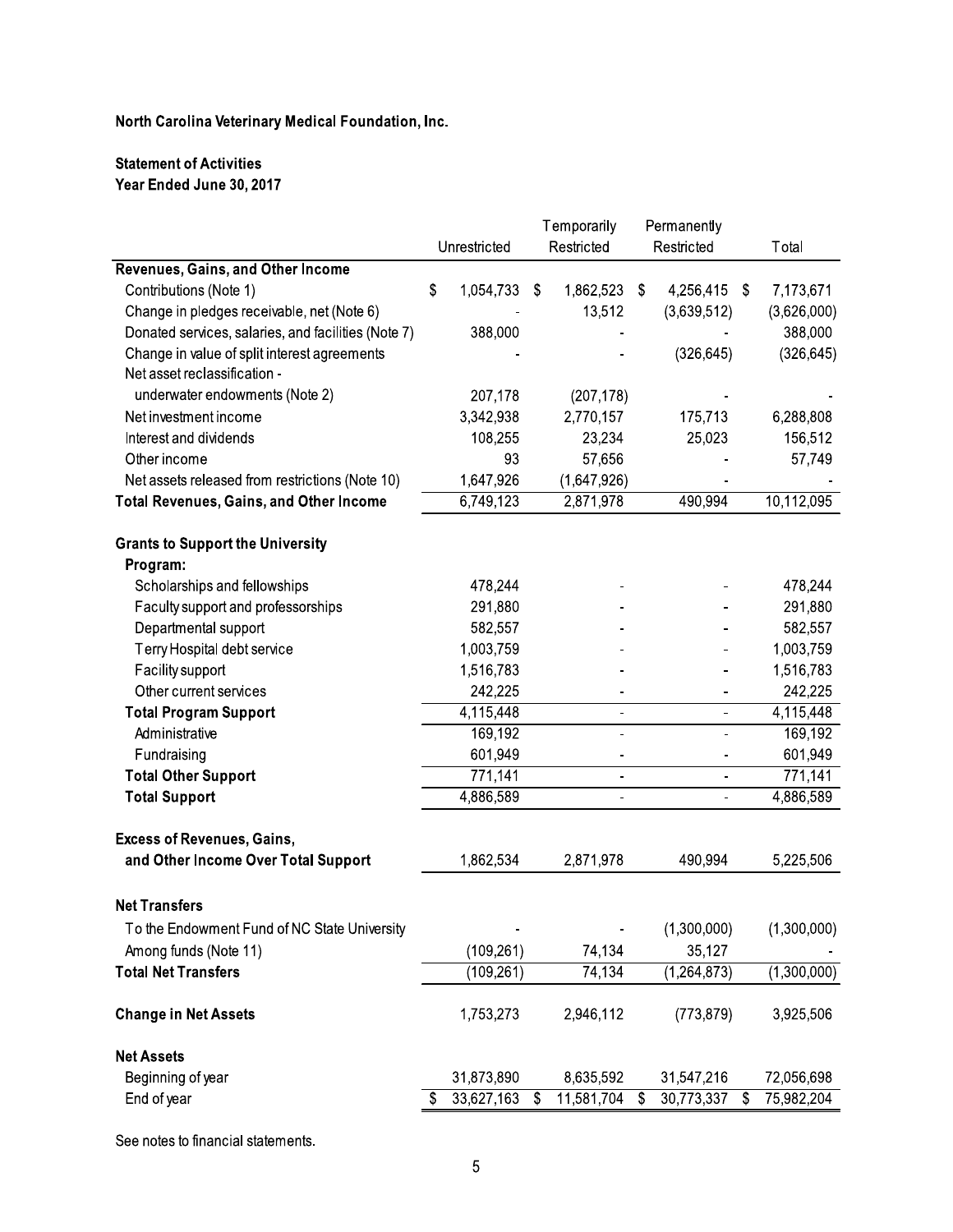### Statements of Casn Flows Years Ended June 30, 2018 and 2017

| North Carolina Veterinary Medical Foundation, Inc.         |                        |             |
|------------------------------------------------------------|------------------------|-------------|
| <b>Statements of Cash Flows</b>                            |                        |             |
| Years Ended June 30, 2018 and 2017                         |                        |             |
|                                                            | 2018                   | 2017        |
| <b>Cash Flows From Operating Activities</b>                |                        |             |
| Change in net assets                                       | \$<br>7,858,176 \$     | 3,925,506   |
| Adjustments to reconcile change in net assets              |                        |             |
| to net cash provided by (used in) operating activities:    |                        |             |
| Net investment income                                      | (6,885,817)            | (6,288,808) |
| Contributions restricted for permanent endowment           | (5,361,634)            | (4,256,415) |
| Investment income restricted for split interest agreements | (20, 348)              | (25, 023)   |
| Change in value of split interest agreements               | 90,137                 | 324,433     |
| Change in due to others                                    | 3,307                  | 2,212       |
| Decrease (increase) in:                                    |                        |             |
| Pledges receivable, net                                    | 4,734,369              | 3,626,000   |
| Receivables from University-associated entities            | 4,773                  | (988)       |
| Other assets                                               | 7,370                  | (8,787)     |
| Increase (decrease) in:                                    |                        |             |
| Accounts payable - North Carolina State University         | 5,857                  | (23, 599)   |
| Net Cash Provided by (Used in) Operating Activities        | 436,190                | (2,725,469) |
|                                                            |                        |             |
| <b>Cash Flows From Investing Activities</b>                |                        |             |
| Proceeds from sales of investments                         | 2,800,244              | 3,138,302   |
| Purchases of investments                                   | (5,695,106)            | (4,516,516) |
| <b>Net Cash Used in Investing Activities</b>               | (2,894,862)            | (1,378,214) |
|                                                            |                        |             |
| <b>Cash Flows From Financing Activities</b>                |                        |             |
| Contributions restricted for permanent endowment           | 5,361,634              | 4,256,415   |
| Investment income restricted for split interest agreements | 20,348                 | 25,023      |
| Payments on life income fund obligations                   | (110, 358)             | (102, 786)  |
| <b>Net Cash Provided by Financing Activities</b>           | 5,271,624              | 4,178,652   |
|                                                            |                        |             |
| Net Increase in Cash and Cash Equivalents                  | 2,812,952              | 74,969      |
| <b>Cash and Cash Equivalents</b>                           |                        |             |
| Beginning of year                                          | 5,214,927              | 5,139,958   |
| End of year                                                | \$<br>8,027,879<br>-\$ | 5,214,927   |

(Continued)

See notes to financial statements.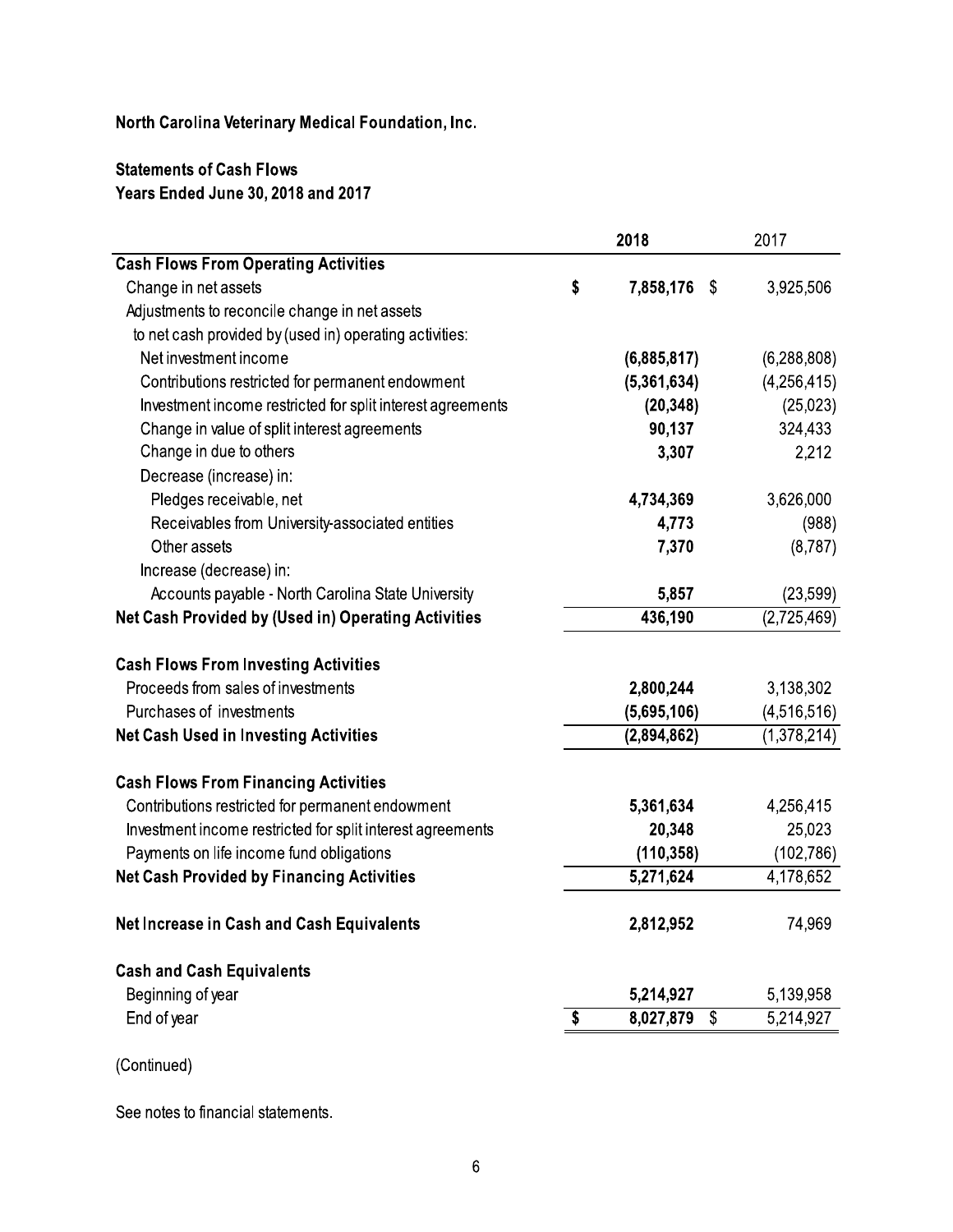# **Statements of Cash Flows** Years Ended June 30, 2017 and 2016

|                                                       | 2018    |      | 2017    |
|-------------------------------------------------------|---------|------|---------|
| <b>Supplemental Disclosures of Noncash Activities</b> |         |      |         |
| Donated services, salaries, and facilities            | 324.000 | - \$ | 388,000 |
| Transfers among funds                                 | 129.404 |      | 109,261 |

See notes to financial statements.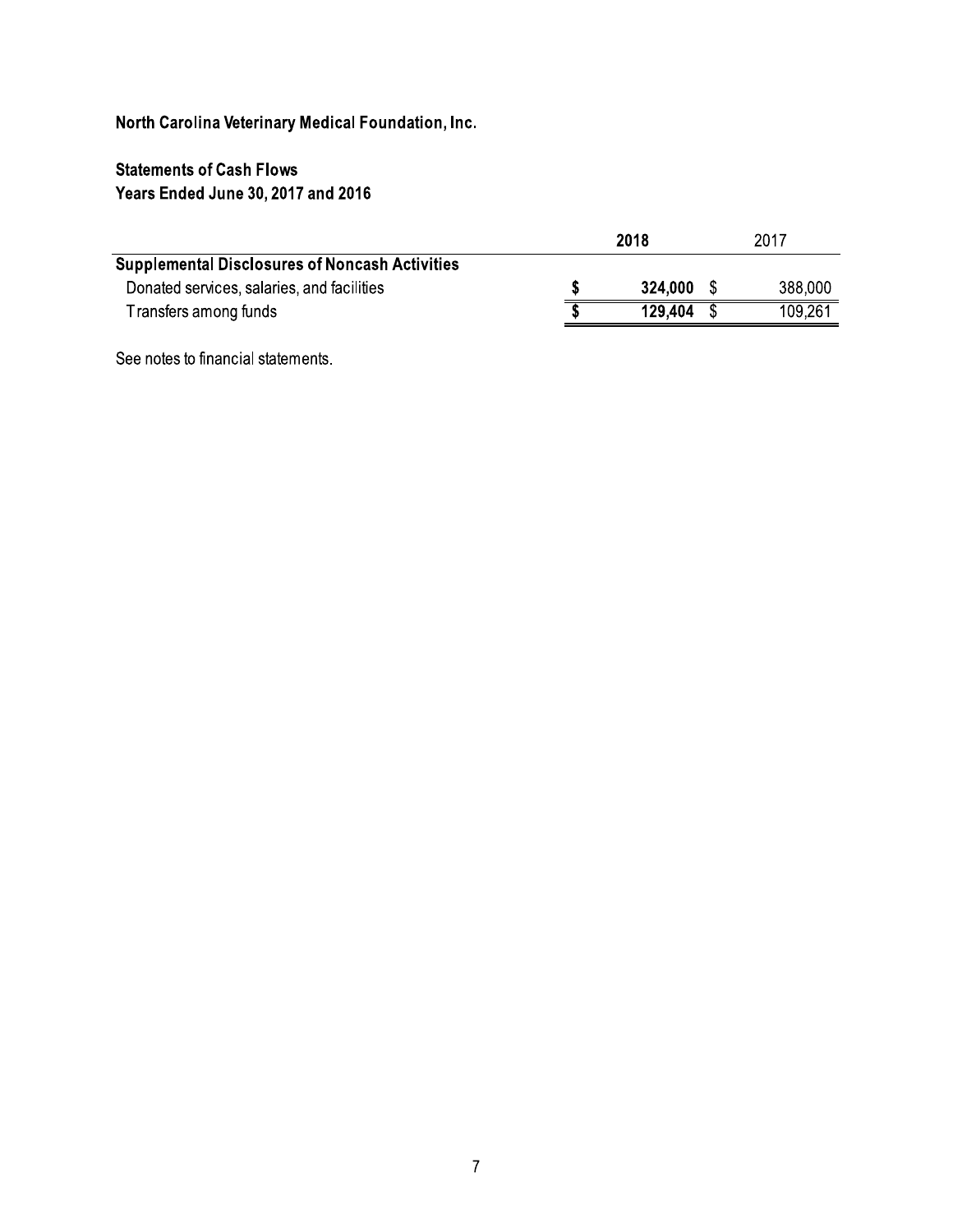**Notes to Financial Statements** For the Years Ended June 30, 2018 and 2017

#### Note 1. **Nature of Activities and Significant Accounting Policies**

Nature of activities: North Carolina Veterinary Medical Foundation, Inc. (the "Foundation") is one of a group of foundations which provide financial support exclusively to one or more of the colleges at North Carolina State University (the "University"). The Foundation, established in 1978, provides financial support for all types of education and research in the field of veterinary medicine at North Carolina State University.

A summary of the Foundation's significant accounting policies follows:

Basis of accounting and presentation: The financial statements of the Foundation are prepared on the accrual basis of accounting in accordance with accounting principles generally accepted in the United States of America. In preparing its financial statements, net assets and revenues, expenses, gains and losses are classified based on the existence or absence of donor-imposed restrictions. Accordingly, net assets of the Foundation and changes therein are classified and reported as follows:

Unrestricted net assets – Net assets that are not subject to donor-imposed stipulations.

Temporarily restricted net assets – Net assets subject to donor-imposed stipulations that may or will be met either by actions of the Foundation and/or by the passage of time.

Permanently restricted net assets – Net assets subject to donor-imposed stipulations that they be maintained permanently by the Foundation. Generally, the donors of these assets permit the Foundation to use all or part of the earnings on related investments for the donor-restricted purpose.

Cash and cash equivalents: For purposes of reporting cash flows, the Foundation considers all highly liquid instruments with an original maturity date of 90 days or less to be cash equivalents. Cash designated or restricted for long-term purposes is included with long-term investments. At times, the Foundation places deposits with a high quality financial institution that may be in excess of federal insurance limits.

Cash and cash equivalents consist of accounts with the State Treasurer's Short-Term Investment Fund (the "STIF") and Paragon Bank. The STIF account maintained by the State Treasurer has the general characteristics of a demand deposit account in that participants may deposit and withdraw cash at any time without prior notice or penalty.

Intermediate investments: Intermediate investments consist of the NC State Investment Fund, Inc. Intermediate Term Fund (the "ITF") and an account with the commonfund Intermediate Term Fund for funds that can be invested for longer periods, but which are available in the event of short-term needs. These investments are reported at readily determinable fair values of \$2,938,574 and \$2,991,300 at June 30, 2018 and 2017, respectively. The cost of these investments was \$3,328,631 and \$3,337,722 as of June 30, 2018 and 2017, respectively.

Long-term investments: Long-term investments are stated at fair value based on readily determinable fair values, when available. Investments for which readily determinable fair values are not available are carried at estimated fair values as provided by the respective fund managers of the investments. The Foundation, in accordance with investment policies promulgated by its Board of Directors ("Board"), invests with the NC State Investment Fund, Inc. Long Term Investment Pool (the "LTIP"). In addition, the Foundation has planned giving instruments invested with TIAA Kaspick.

Pledges receivable: Unconditional pledges receivable are recognized as support and assets in the period received. Conditional pledges are recognized when the conditions on which they depend are substantially met.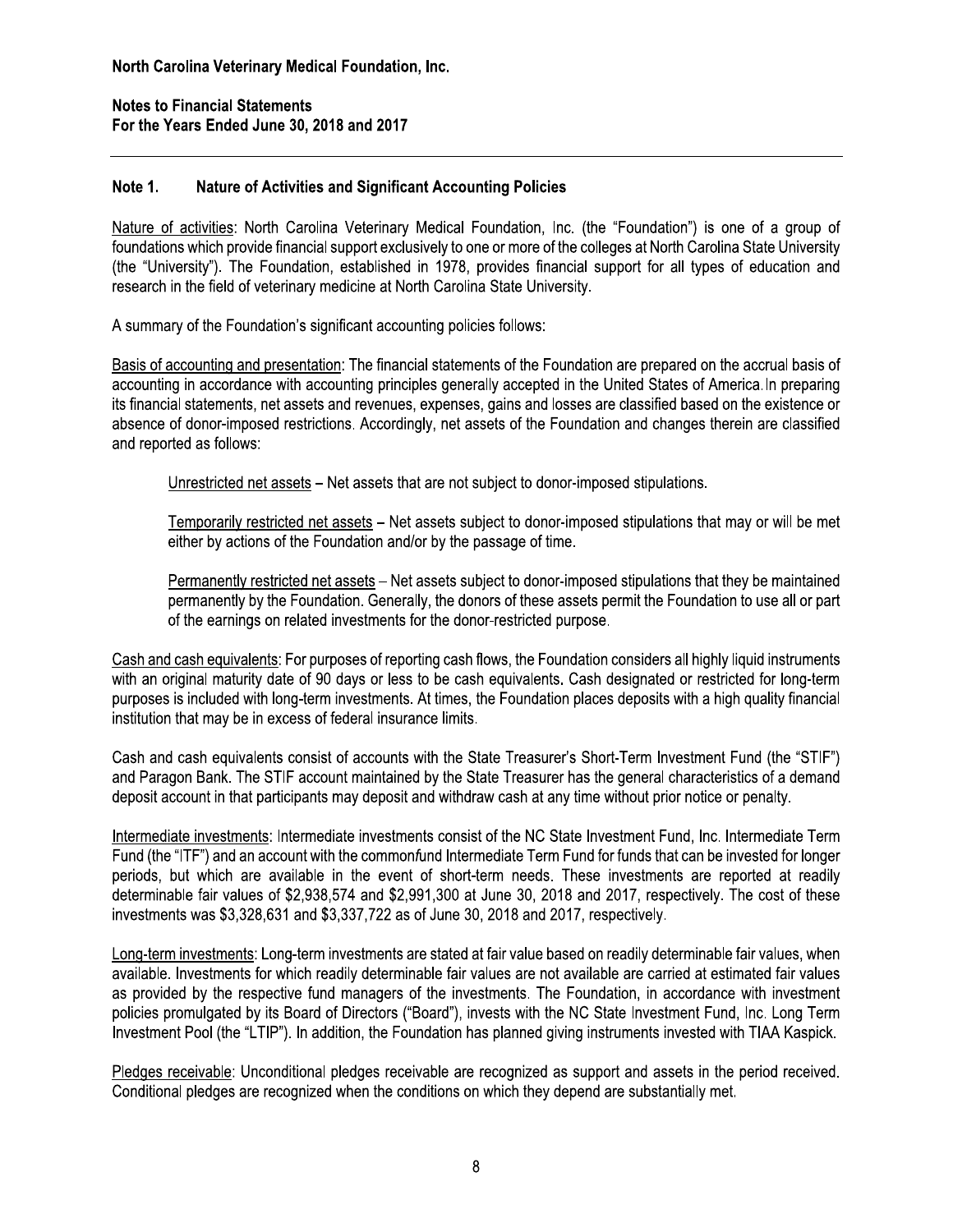#### Note 1. Nature of Activities and Significant Accounting Policies (continued)

Receivable from University-associated entities: Receivable from University-associated entities consists of amounts due to the Foundation from the University and other University-associated Foundations.

Other assets: Other assets include beneficiary interests in life insurance policies contributed to the Foundation and the Foundation is the owner of these policies. These gifts are recorded at current cash surrender value, less any loans outstanding on the policies. Cash surrender values of these policies were \$13,798 and \$13,444 at June 30, 2018 and 2017, respectively. Also included in other assets is nondepreciable artwork totaling \$94,495 at June 30, 2018 and 2017.

Accounts payable - North Carolina State University: Accounts payable to the University include amounts disbursed by the University on behalf of the Foundation for payment of various normal operating expenses and totaled \$16,180 and \$10,323 at June 30, 2018 and 2017, respectively.

Due to others: Due to others at June 30, 2018 and 2017 included \$27,022 and \$23,715, respectively, due to remainder beneficiaries of life income funds.

Contributions: Restricted contributions are segregated for income and expense reporting purposes; however, the assets are commingled. When a donor or grantor restriction expires because the stipulated time restriction ends or purpose restriction is accomplished, temporarily restricted net assets are reclassified to unrestricted net assets and reported as net assets released from restrictions in the statements of activities.

The University has a gift assessment program that supports Central Development and college-level fundraising efforts. For the year ended June 30, 2018, a one-time fee of 7% is assessed on gifts that support current operations and facilities, with 4% designated for Central Development and 3% designated to the fundraising entity receiving the gift. For the year ended June 30, 2017, a one-time fee of 5% was assessed, with 3% designated for Central Development and 2% designated to the fundraising entity receiving the gift.

Investment income: Investment income is allocated on the basis of average fund balances for unrestricted and temporarily restricted net assets. For endowments, investment income is allocated on the "unit value" method of valuing interest in an investment portfolio and the investment earnings are recorded as unrestricted, temporarily restricted, or permanently restricted, as appropriate. Earnings from investments are net of investment fees of approximately \$293,000 and \$226,000 for the years ended June 30, 2018 and 2017, respectively. Gains and losses on sales of investments are allocated on the unit value method. Investment income on investments owned individually by one fund is directly allocated to the owning fund.

As part of the University's gift assessment program, an annual fee is assessed on the average twenty-quarter market value of assets held in the investment portfolio. For the year ended June 30, 2018, the annual fee was of 1.25%, with 0.65% designated for University Advancement and 0.60% designated to college-level fundraising efforts. For the year ended June 30, 2017, the annual fee was 0.50%, with 0.25% designated for University Advancement and 0.25% designated to college-level fundraising efforts. In addition, for the year ended June 30, 2017, an assessment of 0.25% was charged by the Foundation on the average twenty-guarter market value of assets held in the investment portfolio. for the support of University Advancement.

Estimates: The preparation of financial statements in accordance with generally accepted accounting principles requires management to make estimates and assumptions that affect reported amounts of assets and liabilities and the disclosure of contingent assets and liabilities at the date of the financial statements as well as the reported amounts of revenues and expenses during the reporting period. Actual results could differ from those estimates.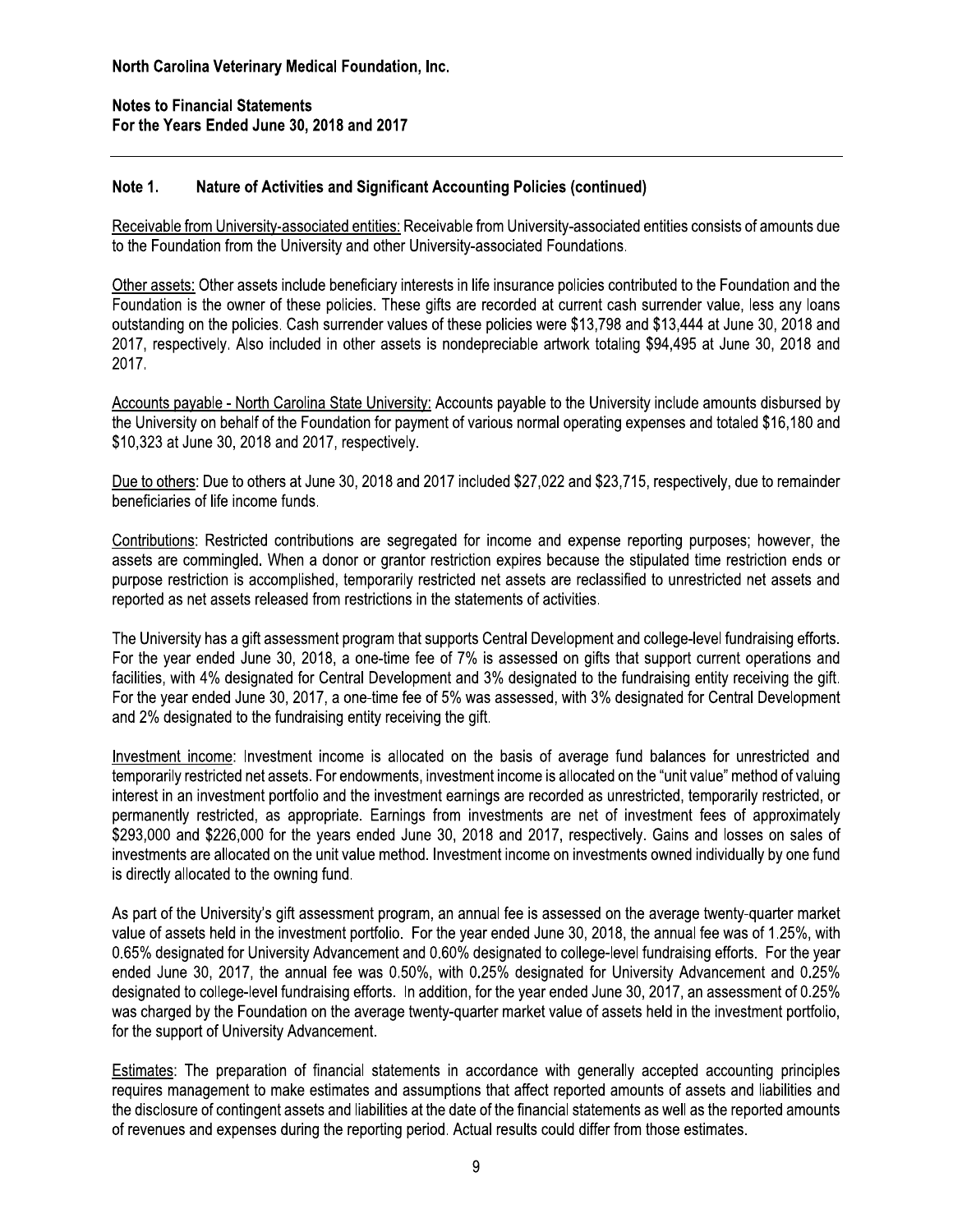### Note 1. Nature of Activities and Significant Accounting Policies (continued)

Income taxes and uncertain tax positions: The Foundation is exempt from income taxes under Section 501(c)(3) of the Internal Revenue Code and is classified as other than a private foundation. The Foundation had no significant unrelated trade or business income for 2018 and 2017. Therefore, no provision for income taxes has been reflected in the accompanying financial statements.

Accounting principles generally accepted in the United States of America require management to evaluate tax positions taken by the organization and recognize a tax liability (or asset) if the organization has taken an uncertain position that more likely than not would be sustained upon examination by the Internal Revenue Service. Management has analyzed the tax positions taken by the Foundation, and has concluded that as of June 30, 2018, there are no uncertain positions taken or expected to be taken that would require recognition of a liability (or asset) or disclosure in the financial statements. The Foundation is subject to routine audits by taxing jurisdictions: however, there are currently no audits for any tax periods in progress. Management believes it is no longer subject to income tax examinations for years prior to 2014.

#### Note 2. **Endowment**

The Foundation's endowment consists of approximately 140 individual funds established for a variety of purposes related to the mission of the University. The endowment includes both donor-restricted endowments and funds designated by the Foundation's Board to function as endowments. Net assets associated with endowment funds are classified and reported based on the existence or absence of donor-imposed restrictions. The majority of the Foundation's signed endowment gift agreements with donors have donor-imposed restrictions which stipulate that principal shall not be used to fund spending.

Interpretation of relevant law: The Uniform Prudent Management of Institutional Funds Act ("UPMIFA") was adopted in North Carolina as NC General Statute 36E effective March 17, 2009. UPMIFA defines a prudence standard for management and investment of institutional funds. As a result of the Foundation's interpretation of UPMIFA, the Foundation classifies as permanently restricted net assets (a) the original value of gifts donated to the permanent endowment, (b) the original value of subsequent gifts to the permanent endowment, and (c) accumulations to the permanent endowment that are required by the applicable donor gift instrument. The remaining portion of the donorrestricted endowment fund that is not classified in permanently restricted net assets is classified as temporarily restricted net assets until those amounts are appropriated for expenditure by the Foundation's endowment spending policy.

Funds with deficiencies: From time to time, the fair value of assets associated with individual donor-restricted endowment funds may fall below the original gift value. These deficiencies generally result from either spending of corpus in accordance to the gift agreement or unfavorable market fluctuations which produce unrealized losses to the fund. Deficiencies of this nature are reported in unrestricted net assets and were \$0 and (\$12) as of June 30, 2018 and 2017, respectively.

Investment return objectives and risk parameters: The Foundation has adopted investment and spending policies for endowment assets that attempt to provide a stable stream of funding to programs supported by its endowment while seeking to maintain the purchasing power of the endowment assets. Endowment assets include those assets of donorrestricted funds that the organization must hold in perpetuity or for donor-specified periods as well as board-designated funds. The endowment assets are invested through the LTIP in a manner that is intended to produce results that exceed a 70% MCSI ACWI Index/30% Barclays Aggregate Bond Index benchmark over rolling five and ten year periods while assuming a moderate level of investment risk.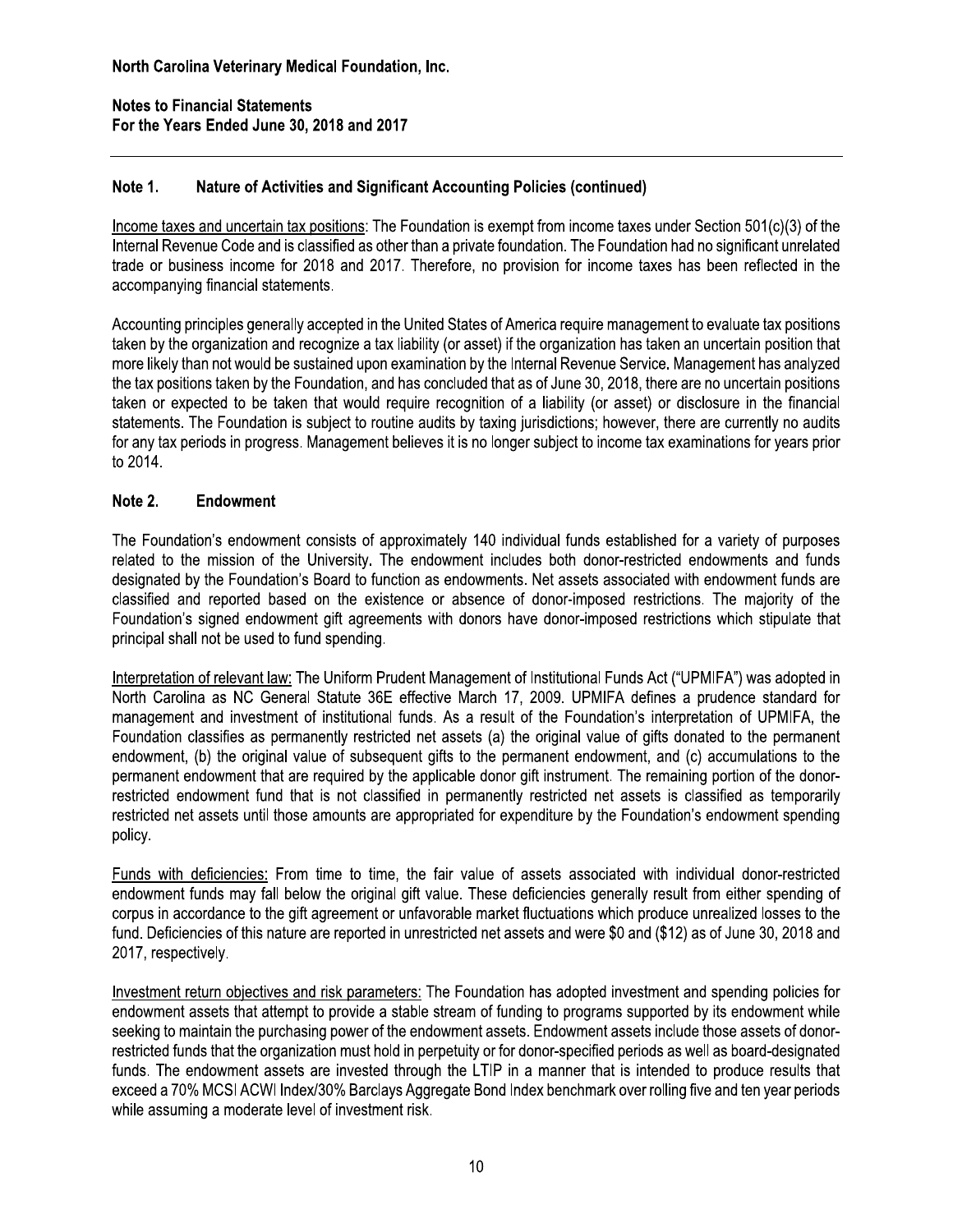**Notes to Financial Statements** For the Years Ended June 30, 2018 and 2017

#### Note 2. **Endowment (continued)**

Spending policy: The Foundation has a policy of appropriating for programmatic spending each year 4% of its endowment fund's average market value over the prior twenty quarters through the fiscal year-end preceding the fiscal year in which the spending is planned. This is consistent with the Foundation's objective to maintain the purchasing power of the endowment assets held in perpetuity or for a specified term as well as to provide additional real growth through new gifts and investment return. However, in declining market conditions, many newer endowments are not able to fund spending at the 4% level. Unless the gift instrument specifies otherwise, up to 15% of the corpus of an endowment may be expended if reserves are not sufficient to fund the programmatic spending amount, subject to the quidelines provided by UPMIFA. However, if the gift instrument does not allow spending of corpus, the Foundation does not initiate or renew spending for the individual endowments affected by declining market conditions until their market value has been recovered and exceeds their original gift value. In establishing the spending policy, the Foundation considered the long-term expected return on its endowment. Spending budgets were calculated at \$451,025 and \$956,580 for fiscal years 2018 and 2019, respectively.

Strategies employed for achieving investment objectives: For the long term, the primary investment objective is to earn a total return (net of investment and custodial fees), within prudent levels of risk, which is sufficient to maintain in real terms the purchasing power of the LTIP and to meet the spending needs of the University. To meet this investment objective, the LTIP invests in various asset classes to offer diversification. The purpose of diversification is to provide reasonable assurance that no single security or class of securities or manager will have a disproportionate impact on the performance of the total fund.

The LTIP is diversified both by asset class (e.g. common stocks and fixed income securities) and within asset classes (e.g., within common stocks by economic sector, geographic area, industry, quality, and size). In addition, the LTIP seeks to diversify exposure to all asset classes through the use of multiple managers that use a variety of investment approaches.

The following represents changes in endowment net assets for the fiscal year ended June 30, 2018:

|                                                    |   |              | Temporarily       |   | Permanently       |   |             |
|----------------------------------------------------|---|--------------|-------------------|---|-------------------|---|-------------|
|                                                    |   | Unrestricted | <b>Restricted</b> |   | <b>Restricted</b> |   | Total       |
| Endowment net assets, beginning of year            | S | 31,031,599   | 5,550,968         | S | 30,773,337        | S | 67,355,904  |
| Net asset reclassification - underwater endowments |   | 12           | (12)              |   |                   |   |             |
| Endowment net assets after reclassification        |   | 31,031,611   | 5,550,956         |   | 30,773,337        |   | 67,355,904  |
| Total investment return                            |   | 3,562,416    | 3,348,486         |   | 79,215            |   | 6,990,117   |
| Contributions, including change in accrued pledges |   |              |                   |   |                   |   |             |
| and other income                                   |   |              | 300               |   | 697,917           |   | 698,217     |
| Appropriations of endowment assets for expenditure |   | (1,043,740)  | (1,213,916)       |   |                   |   | (2,257,656) |
| Change in value of split interest agreements       |   |              |                   |   | (93, 444)         |   | (93, 444)   |
| Other changes:                                     |   |              |                   |   |                   |   |             |
| <b>Transfers</b>                                   |   |              |                   |   | (150, 632)        |   | (150,632)   |
| Endowment net assets, end of year                  |   | 33,550,287   | 7,685,826         |   | 31,306,393        |   | 72,542,506  |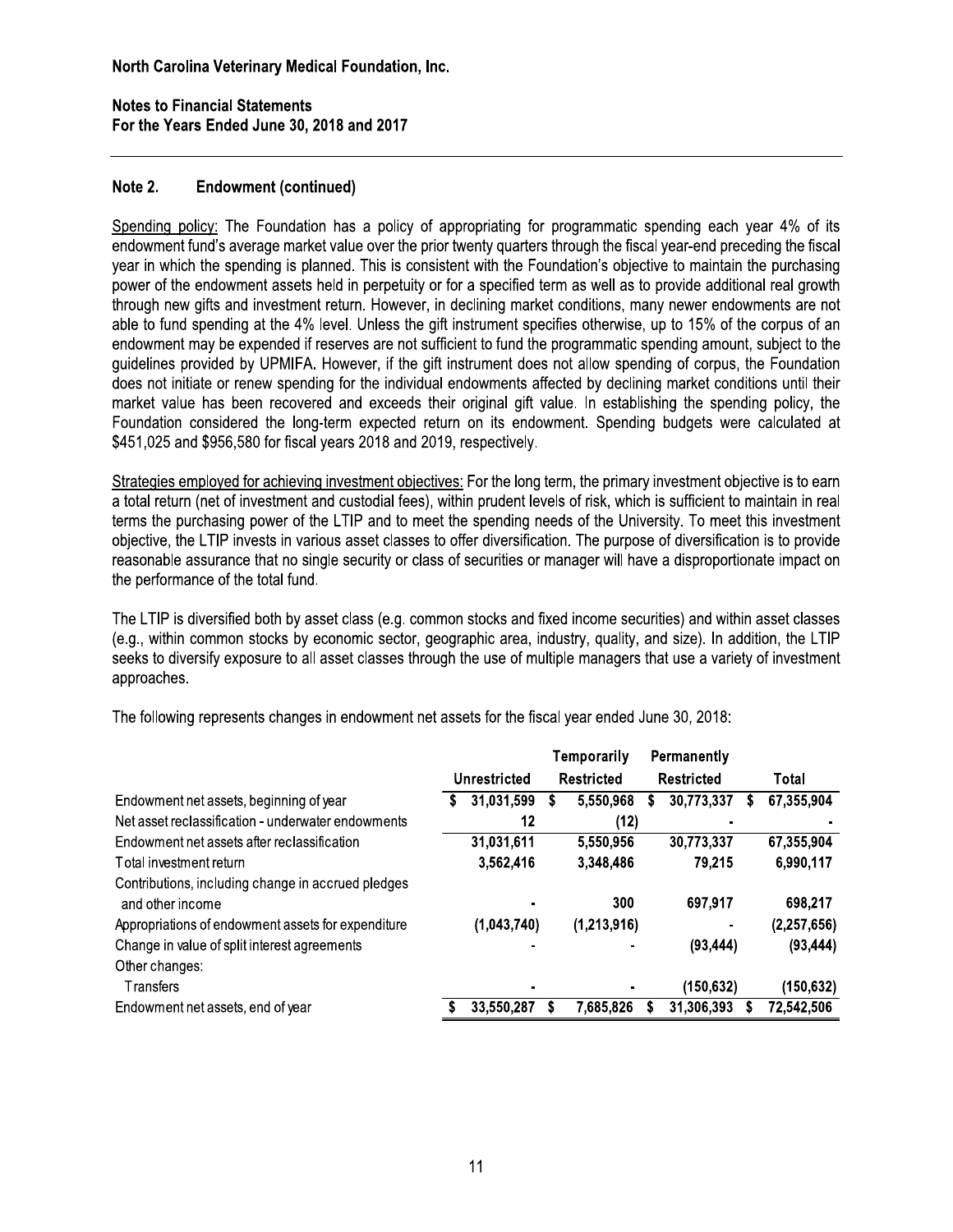#### Note 2. **Endowment (continued)**

The following represents endowment net asset composition by type of fund, as of June 30, 2018:

|                                  |                  | Temporarily |      | Permanently       |                   |
|----------------------------------|------------------|-------------|------|-------------------|-------------------|
|                                  | Unrestricted     | Restricted  |      | <b>Restricted</b> | Total             |
| Board-designated endowment funds | $$33,411,310$ \$ |             | - \$ |                   | $-$ \$ 33,411,310 |
| Donor-designated endowment funds | 138.977          | 7.685.826   |      | 31.306.393        | 39,131,196        |
| Total funds                      | 33.550.287       | 7,685,826   |      | 31.306.393        | 72.542.506        |

The following represents changes in endowment net assets for the fiscal year ended June 30, 2017:

|                                                                        |  |              |  | Temporarily | Permanently |             |   |               |
|------------------------------------------------------------------------|--|--------------|--|-------------|-------------|-------------|---|---------------|
|                                                                        |  | Unrestricted |  | Restricted  |             | Restricted  |   | Total         |
| Endowment net assets, beginning of year                                |  | 28,434,744   |  | 3,529,697   | S           | 31,547,216  | S | 63,511,657    |
| Net asset reclassification - underwater endowments                     |  | 207,178      |  | (207, 178)  |             |             |   |               |
| Endowment net assets after reclassification                            |  | 28,641,922   |  | 3,322,519   |             | 31,547,216  |   | 63,511,657    |
| Total investment return                                                |  | 3,389,785    |  | 2,792,984   |             | 200,736     |   | 6,383,505     |
| Contributions, including change in accrued pledges<br>and other income |  |              |  |             |             | 616,903     |   | 616,903       |
| Appropriations of endowment assets for expenditure                     |  | (1,000,108)  |  | (564, 535)  |             |             |   | (1,564,643)   |
| Change in value of split interest agreements                           |  |              |  |             |             | (326, 645)  |   | (326, 645)    |
| Other changes:                                                         |  |              |  |             |             |             |   |               |
| <b>Transfers</b>                                                       |  |              |  |             |             | (1,264,873) |   | (1, 264, 873) |
| Endowment net assets, end of year                                      |  | 31,031,599   |  | 5,550,968   |             | 30,773,337  |   | 67,355,904    |

The following represents endowment net asset composition by type of fund, as of June 30, 2017:

|                                      |              | Temporarily |    | Permanently    |            |
|--------------------------------------|--------------|-------------|----|----------------|------------|
|                                      | Unrestricted | Restricted  |    | Restricted     | ⊺otal      |
| Undesignated - underwater endowments | '12)         | $\sim$      | -S | $\blacksquare$ | (12)       |
| Board-designated endowment funds     | 30,912,887   |             |    | $\blacksquare$ | 30.912.887 |
| Donor-designated endowment funds     | 118.724      | 5,550,968   |    | 30,773,337     | 36,443,029 |
| Total funds                          | 31.031.599   | 5.550.968   |    | 30,773,337     | 67,355,904 |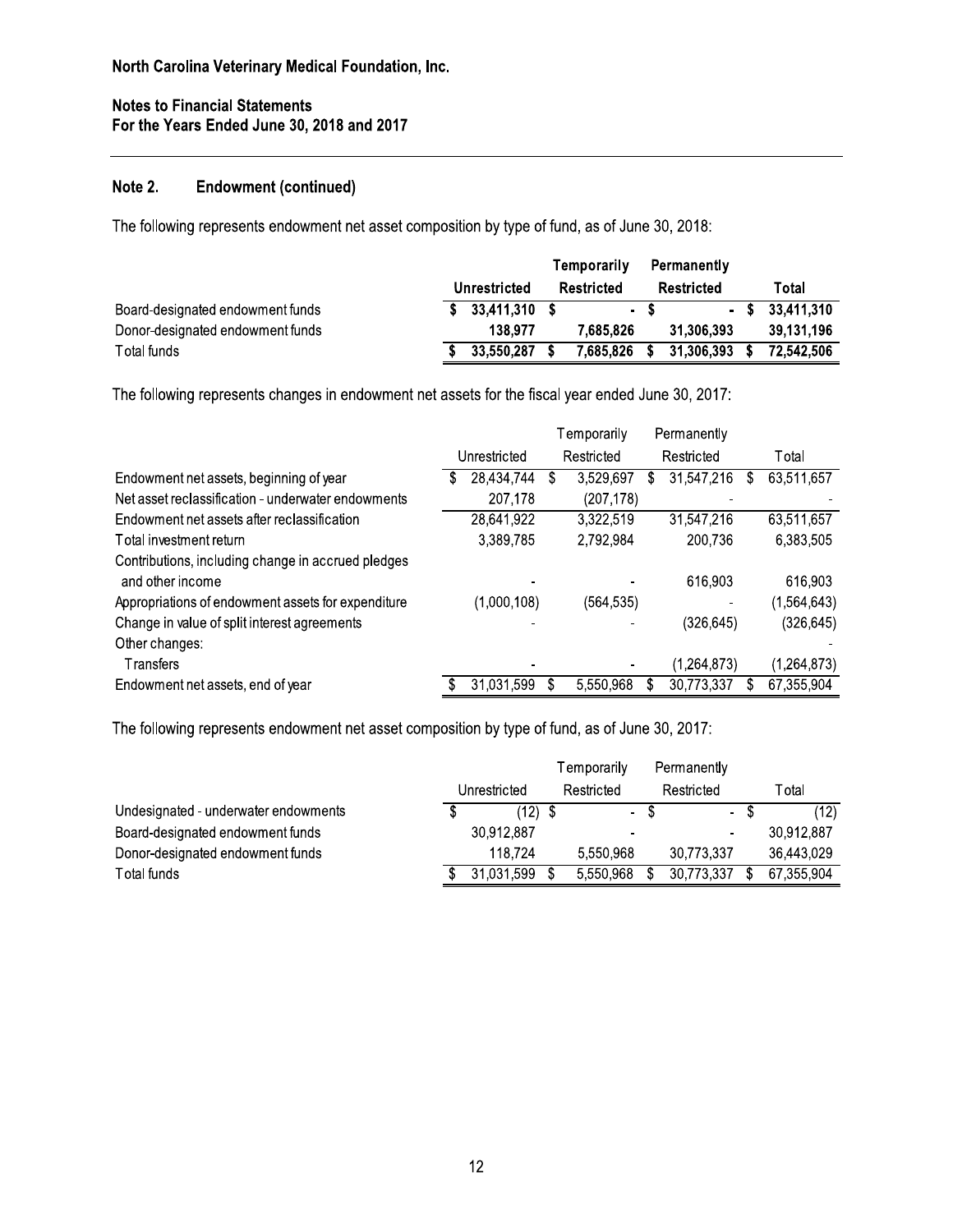### **Notes to Financial Statements** For the Years Ended June 30, 2018 and 2017

#### Note 3. **Long-Term Investments**

The Foundation invests in various investment securities. Investment securities are exposed to various risks such as interest rate, market, and credit risks. Due to the level of risk associated with certain investment securities, it is at least reasonably possible that changes in the values of investment securities will occur in the near term and that such changes could materially affect the amounts reported in the statements of financial position.

Long-term investments consisted of the following at June 30:

|                                          |   | 2018       |      | 2017       |  |            |   |            |
|------------------------------------------|---|------------|------|------------|--|------------|---|------------|
|                                          |   |            | Fair |            |  |            |   | Fair       |
|                                          |   | Cost       |      | Value      |  | Cost       |   | Value      |
| <b>STIF</b>                              | S | 2,688      | S    | 2,688      |  | 332,984    | S | 332,984    |
| NC State Investment Fund, Inc. Long-Term |   |            |      |            |  |            |   |            |
| Investment Pool (LTIP)                   |   | 42,804,278 |      | 68,237,309 |  | 38,980,626 |   | 58,072,135 |
| Life Income Funds                        |   | 1,599,325  |      | 1,710,277  |  | 1,630,558  |   | 1,711,750  |
|                                          |   | 44,406,291 |      | 69,950,274 |  | 40,944,168 |   | 60,116,869 |

As of June 30, 2018, approximately 87.4% of the LTIP was invested with the UNC Management Company, 9.2% in the LPP, 1.8% in other managers in private equity funds, and 1.6% in the STIF. The LTIP's net assets were valued at approximately \$1,008,370,000 and \$870,450,000 at June 30, 2018 and 2017, respectively. The Foundation's investment in the LTIP represents approximately 6.8% and 6.7% of the member equity of the LTIP at June 30, 2018 and 2017, respectively.

The Foundation's investments held in Life Income Funds consist of a diversified portfolio of bond and equity mutual funds.

#### Note 4. **Fair Value Measurement**

The Fair Value Measurements and Disclosures Topic of the Financial Accounting Standards Board Accounting Standards Codification ("ASC") 820 provides a framework for measuring fair value under generally accepted accounting principles. ASC 820 defines fair value as the exchange price that would be received for an asset or paid to transfer a liability (an exit price) in the principal or most advantageous market for the asset or liability in an orderly transaction between market participants on the measurement date. ASC 820 requires that valuation techniques maximize the use of observable inputs and minimize the use of unobservable inputs. ASC 820 also establishes a fair value hierarchy, which prioritizes the valuation inputs into three broad levels.

The fair value hierarchy of inputs is summarized in the three broad levels listed below:

Level 1 – Valuations based on quoted prices in active markets for identical investments

Level 2 – Valuations based on quoted prices in inactive markets or for which all significant inputs are observable (including quoted prices for similar investments, interest rates, credit risks, etc.)

Level 3 – Valuations based on significant unobservable inputs (including the fund's own assumptions in determining the fair value of investments)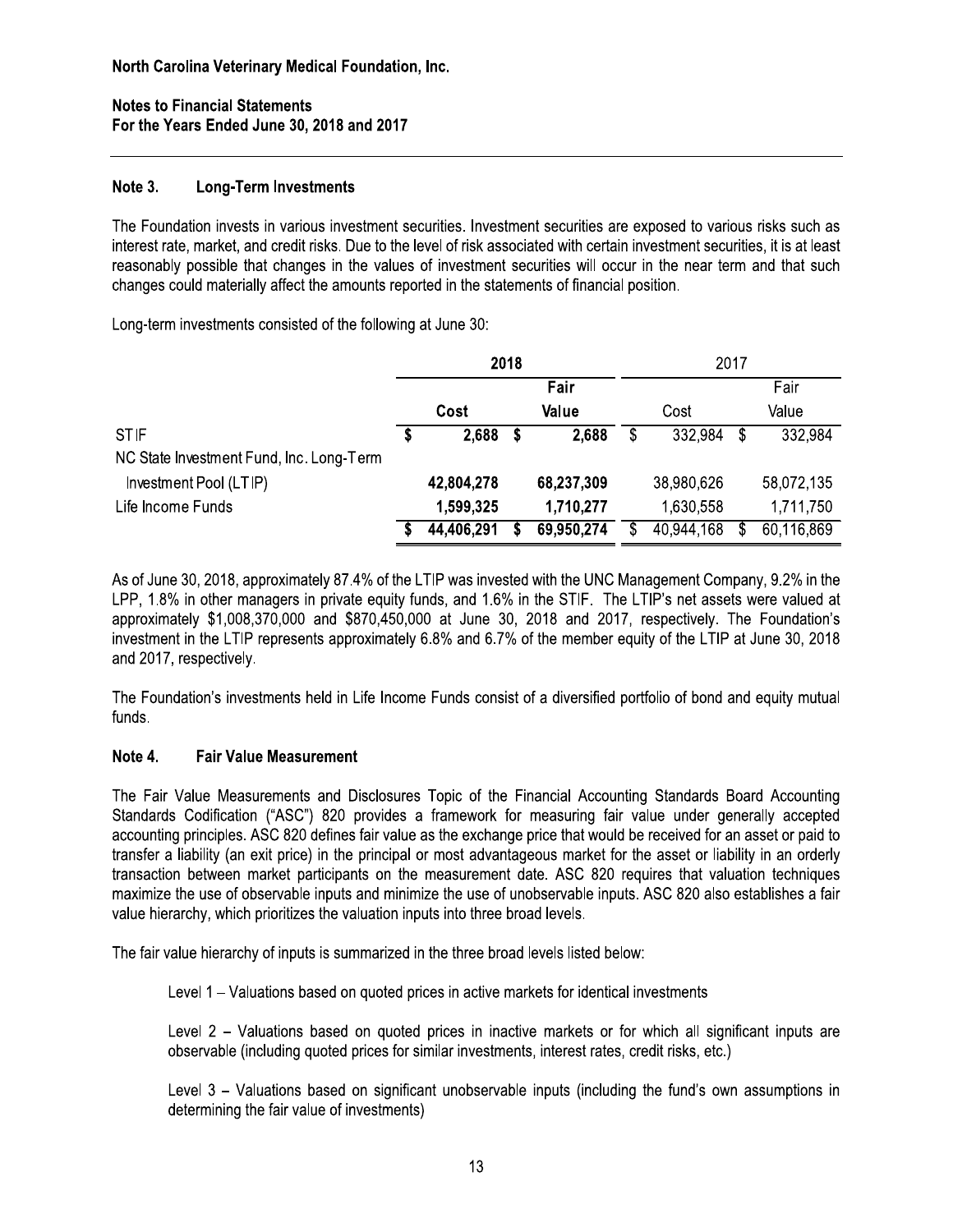### **Fair Value Measurement (continued)** Note 4.

The Foundation's assets itemized below are measured at fair value on a recurring basis.

|                                                |         | 2018           |   |            |                         |
|------------------------------------------------|---------|----------------|---|------------|-------------------------|
|                                                | Level 1 | Level 2        |   | Level 3    | <b>Total Fair Value</b> |
| <b>STIF</b>                                    | 2,688   | $\blacksquare$ | S | ۰.         | 2,688                   |
| commonfund Intermediate Term Fund              |         | 2,383,493      |   |            | 2,383,493               |
| NC State Investment Fund, Inc. Intermediate    |         |                |   |            |                         |
| Term Fund (ITF)                                |         | 555,081        |   |            | 555,081                 |
| NC State Investment Fund, Inc. Long-Term       |         |                |   |            |                         |
| Investment Pool (LTIP)                         |         | ۰              |   | 68,237,309 | 68,237,309              |
| Life Income Funds                              |         | 1,710,277      |   |            | 1,710,277               |
| Beneficial Interest in Life Insurance Policies |         | ۰              |   | 13,798     | 13,798                  |
|                                                | 2,688   | 4,648,851      |   | 68,251,107 | 72,902,646              |

|                                                | 2017 |         |         |                          |    |            |                  |            |
|------------------------------------------------|------|---------|---------|--------------------------|----|------------|------------------|------------|
|                                                |      | Level 1 | Level 2 |                          |    | Level 3    | Total Fair Value |            |
| <b>STIF</b>                                    |      | 332,984 | S       | $\overline{\phantom{a}}$ | \$ | $\sim$     |                  | 332,984    |
| commonfund Intermediate Term Fund              |      |         |         | 2,423,208                |    |            |                  | 2,423,208  |
| NC State Investment Fund, Inc. Intermediate    |      |         |         |                          |    |            |                  |            |
| Term Fund (ITF)                                |      |         |         | 568,092                  |    |            |                  | 568,092    |
| NC State Investment Fund, Inc. Long-Term       |      |         |         |                          |    |            |                  |            |
| Investment Pool (LTIP)                         |      |         |         |                          |    | 58,072,135 |                  | 58,072,135 |
| Life Income Funds                              |      |         |         | 1,711,750                |    |            |                  | 1,711,750  |
| Beneficial Interest in Life Insurance Policies |      |         |         |                          |    | 13,444     |                  | 13,444     |
|                                                |      | 332,984 |         | 4,703,050                | \$ | 58,085,579 |                  | 63,121,613 |
|                                                |      |         |         |                          |    |            |                  |            |

The following is a reconciliation of the assets measured at fair value on a recurring basis in which significant unobservable inputs (Level 3) were used in determining value at June 30:

|                         | 2018 |                            |      |                            | 2017       |                     |          |                     |  |  |  |
|-------------------------|------|----------------------------|------|----------------------------|------------|---------------------|----------|---------------------|--|--|--|
|                         |      |                            |      | <b>Beneficial Interest</b> |            |                     |          | Beneficial Interest |  |  |  |
|                         |      | <b>NC State Investment</b> |      | in Life Insurance          |            | NC State Investment |          | in Life Insurance   |  |  |  |
|                         |      | Fund, Inc.                 |      | <b>Policies</b>            | Fund, Inc. |                     | Policies |                     |  |  |  |
| Beginning balance       |      | 58,072,135                 | - \$ | 13,444                     | \$         | 50.693.672          | -\$      | 13,016              |  |  |  |
| Participant additions   |      | 5,745,000                  |      |                            |            | 4.035.000           |          |                     |  |  |  |
| Investment income       |      | 29,723                     |      |                            |            | 28,146              |          |                     |  |  |  |
| Realized gains          |      | 795,629                    |      |                            |            | 760,359             |          |                     |  |  |  |
| Unrealized appreciation |      | 6,341,521                  |      | 354                        |            | 5.634.631           |          | 428                 |  |  |  |
| Participant withdrawals |      | (2,457,656)                |      |                            |            | (2,864,643)         |          |                     |  |  |  |
| <b>Expenses</b>         |      | (289, 043)                 |      |                            |            | (215,030)           |          |                     |  |  |  |
| Ending balance          |      | 68,237,309                 |      | 13.798                     | \$         | 58,072,135          | S        | 13,444              |  |  |  |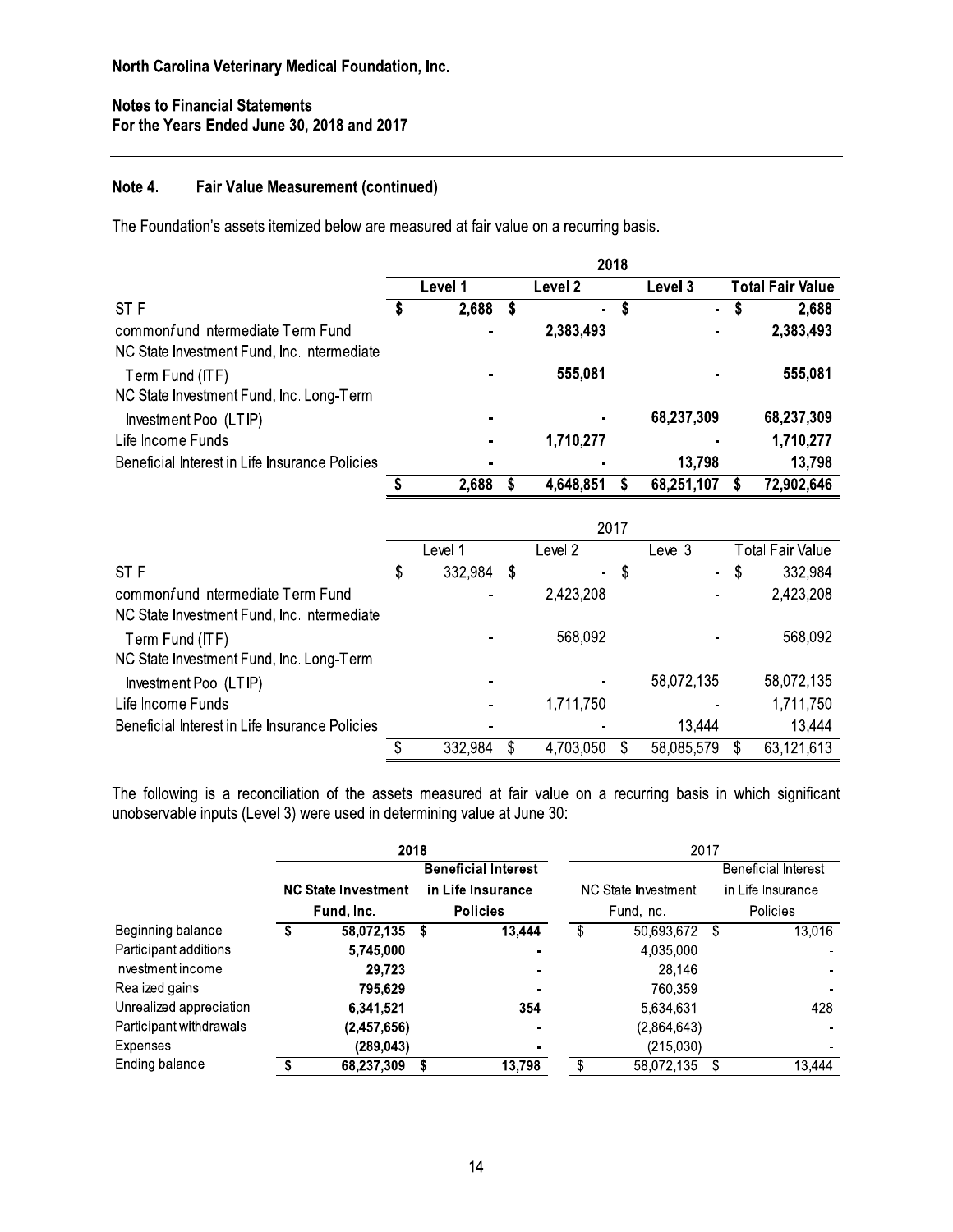#### Note 4. **Fair Value Measurement (continued)**

Following is a description of the valuation methodologies used for assets measured at fair value.

STIF - This investment has the general characteristics of a demand deposit account in that participants may deposit and withdraw cash at any time without prior notice or penalty.

commonfund Intermediate Term Fund – Valued using the net asset value ("NAV") per share of the fund provided by the fund manager. The Foundation considers this the best estimate of fair value for investments that do not have a quoted market price.

NC State Investment Fund, Inc. Intermediate Term Fund (ITF) - This investment is a combination of publicly traded mutual funds valued at quoted market prices.

NC State Investment Fund, Inc. Long-Term Investment Pool (LTIP) - The LTIP's investment in UNCMC is valued using the net asset value per share of the fund provided by the fund manager. The LTIP's private equity investments are initially valued based on transaction price with subsequent valuation adjustments based on trading multiples of comparable public companies adjusted for differences in factors such as liquidity. The LTIP's investment in LPP is valued at the closing price of the exchange-traded fund's shares. The LTIP also has an investment in the STIF, valued as described above.

Life Income Funds – These investments are a combination of exchange-traded equity and fixed income securities valued at quoted market prices.

Beneficial Interest in Life Insurance Policies - Valued based on the cash surrender value of the policies. Because these values are based on significant unobservable inputs, they are categorized in Level 3 of the fair value hierarchy.

#### Note 5. Life Income Funds

The financial statements include assets and liabilities of charitable gift annuities and unitrust agreements for which the Foundation is trustee. The grantors and/or beneficiaries retain future income interests in these assets until their death. These life income funds are recorded at fair value at the date of gift. Life income funds at June 30, 2018 and 2017 have asset balances of \$1,710,277 and \$1,711,750, respectively.

The liabilities for distributions to the grantors and/or beneficiaries are computed using Internal Revenue Code annuity valuation tables, the distribution terms of the agreement, and the life expectancy of the beneficiaries, and totaled \$893,663 and \$913,884 at June 30, 2018 and 2017, respectively. Payments from these funds were \$110,358 and \$102,786 during the years ended June 30, 2018 and 2017, respectively. An unrestricted reserve account has been established in the Foundation's Charitable Gift Annuity ("CGA") pool to receive 10% from all new CGAs established to offset the liabilities for any annuities that reach exhaustion. The goal is to build the unrestricted reserve fund to equal 10% of the total value of the Foundation's CGA pool. As of June 30, 2018 and 2017, the CGA reserve balance was \$3,895 and \$3,876, respectively.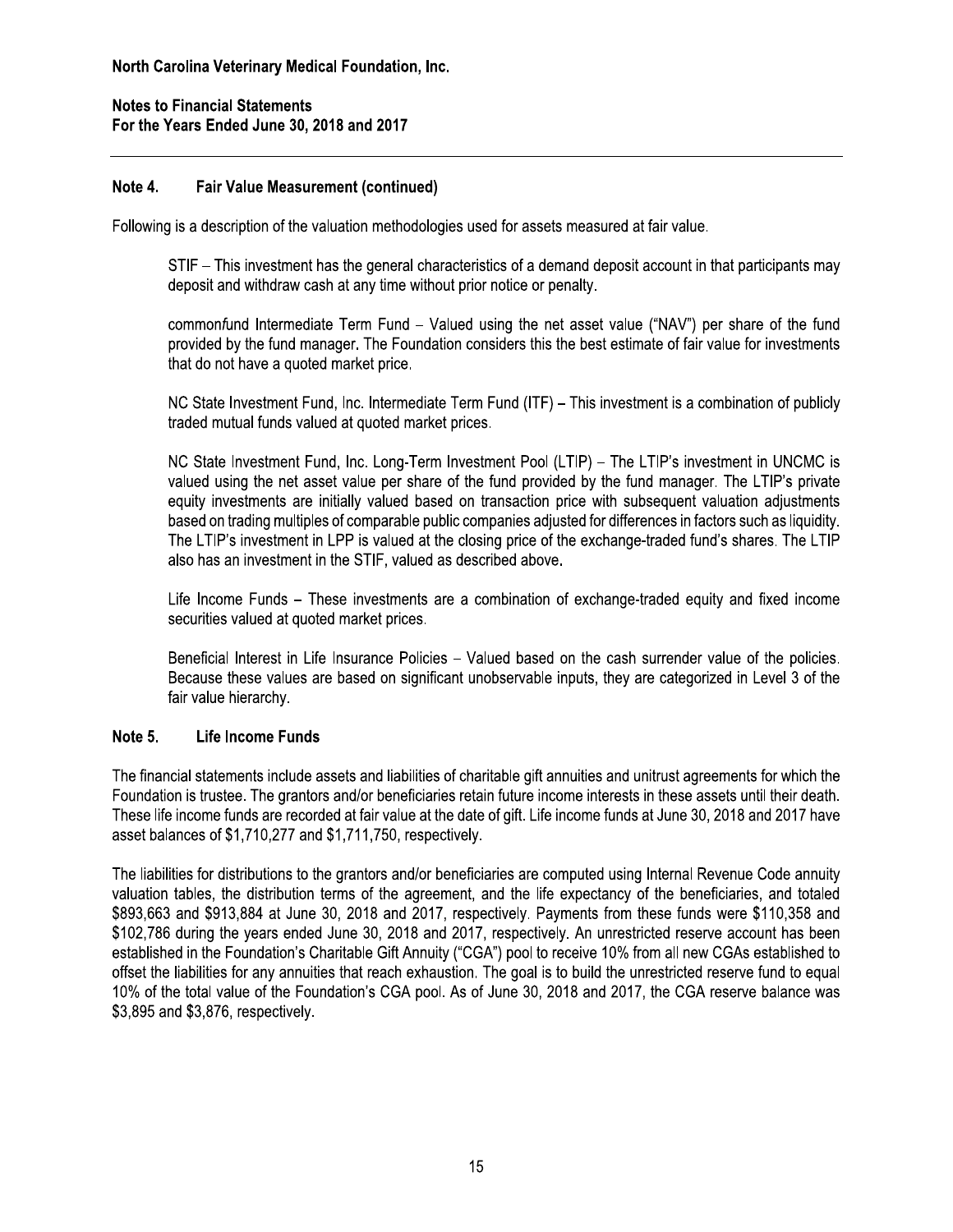#### Note 6. **Pledges Receivable**

Pledges receivable consisted of the following at June 30:

|                                                              |   | 2018      | 2017       |
|--------------------------------------------------------------|---|-----------|------------|
| Receivable in less than one year                             | ъ | 3,313,656 | 5,449,141  |
| Receivable in one to five years                              |   | 570,242   | 3,307,664  |
| Receivable in greater than five years                        |   | 11,500    |            |
| Total pledges receivable, gross                              |   | 3,895,398 | 8,756,805  |
| Less allowance for uncollectible pledges                     |   | (35,000)  | (118,000)  |
| Less unamortized discount (discount rates of 2.33% to 2.87%) |   | (108,828) | (152, 866) |
| Pledges receivable, net                                      |   | 3,751,570 | 8,485,939  |

An allowance for doubtful accounts has been established and is updated annually to reflect 5% of the Foundation's outstanding pledge balance, excluding two and three large pledges, as of June 30, 2018 and 2017, respectively, for which the Foundation is reasonably assured of collecting. Active past due pledges receivable are reviewed twice yearly by the Advancement Services office in order to determine if it is appropriate to write off such pledges.

Two donors represented approximately \$3.55 million and \$8.26 million of the total undiscounted pledges receivable at June 30, 2018 and 2017, respectively.

#### Note 7. **Donated Services, Salaries, and Facilities**

Donated services and facilities of approximately \$94,000 and \$127,000 for the years ended June 30, 2018 and 2017, respectively, have been reflected in the financial statements for services and facilities provided by the University Finance Division. In addition, donated salaries paid by the University for college development personnel of approximately \$230,000 and \$261,000 for the years ended June 30, 2018 and 2017, respectively, have been reflected in the accompanying financial statements.

#### Note 8. **Temporarily Restricted Net Assets**

Temporarily restricted net assets available for the following purposes at June 30:

|                                    | 2018            | 2017          |
|------------------------------------|-----------------|---------------|
| Scholarships and fellowships       | \$<br>1,129,283 | \$<br>771,473 |
| Faculty support and professorships | 61,250          | 61,508        |
| Research support                   | 2,180,543       | 1,742,274     |
| Pledges receivable, net            | 238,653         | 309,305       |
| Terry Center Equipment Fund        | 365,073         | 410,450       |
| Endowment cumulative balance       | 7,685,826       | 5,550,968     |
| Other                              | 4,095,037       | 2,735,726     |
|                                    | 15,755,665      | 11,581,704    |

Temporarily restricted net asset grouping "Other" includes amounts designated for general college support and funds with multiple purposes.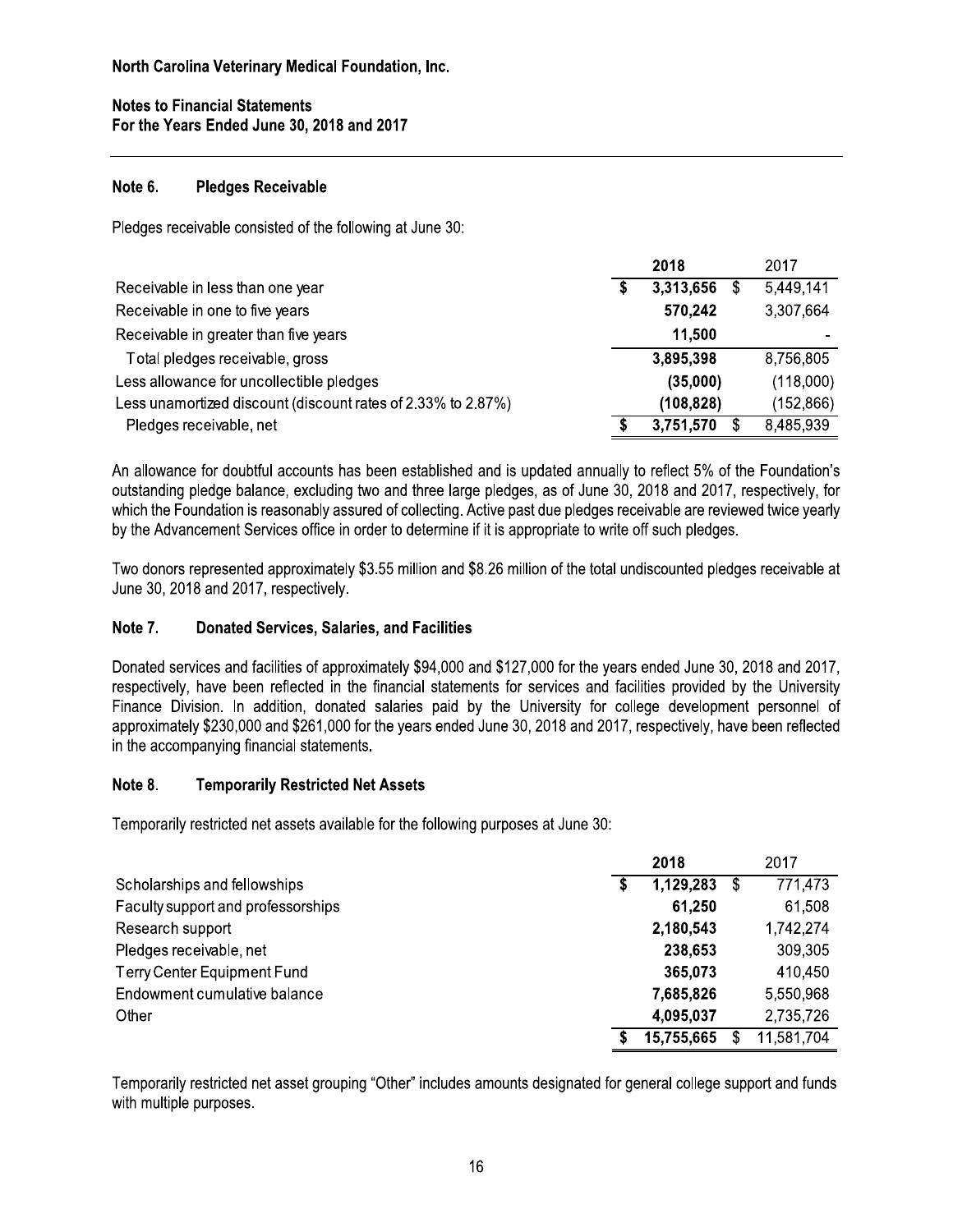#### Note 9. **Permanently Restricted Net Assets**

Permanently restricted net assets are restricted as follows at June 30:

|                                                                       | 2018             |    | 2017           |
|-----------------------------------------------------------------------|------------------|----|----------------|
| Scholarships and fellowships                                          | \$<br>26,836,196 | \$ | 21,484,970     |
| Faculty support and professorships                                    | 579,464          |    | 530,064        |
| Research support                                                      | 4,650,831        |    | 3,570,158      |
| General Fund enhancement                                              | 1,061,971        |    | 992,710        |
| Pledges receivable, net                                               | 3,512,917        |    | 8,176,634      |
| Randall B. Terry Charitable Foundation Endowment                      | 32,659,488       |    | 30,210,073     |
| Amounts reported as unrestricted or temporarily restricted net assets | (41, 236, 113)   |    | (36, 582, 567) |
| Other                                                                 | 3,241,639        |    | 2,391,295      |
|                                                                       | 31,306,393       | S  | 30,773,337     |

Permanently restricted net asset grouping "Other" includes amounts designated for general college support and funds with multiple purposes.

#### **Note 10. Net Assets Released From Donor Restrictions**

Net assets were released from donor restrictions as restrictions were met via the passage of time or by incurring expenses satisfying the restricted purposes specified by donors as follows at June 30:

|                                    | 2018          | 2017          |
|------------------------------------|---------------|---------------|
| Scholarships and fellowships       | \$<br>548,663 | \$<br>478,244 |
| Faculty support and professorships | 306,333       | 291,880       |
| Departmental support               | 424,926       | 514,026       |
| Terry Hospital debt service        | 4,749         | 42,991        |
| Fundraising and administrative     | 71,085        | 78,559        |
| Other                              | 338,597       | 242,226       |
|                                    | 1,694,353     | 1,647,926     |

Net assets released from restriction grouping "Other" includes amounts designated for general college support and funds with multiple purposes.

#### Note 11. **Transfers Among Funds To Permanently Restricted**

The Foundation's policy requires a minimum gift amount to establish an endowment. Contributions received toward setting up an endowment which are less than the minimum amount are initially recorded as temporarily restricted net assets, as it is understood by the donor that if the endowment minimum is not reached, the corpus can be used for the intended purpose. When the endowment reaches the minimum amount, due to additional contributions, the endowment is transferred to permanently restricted net assets. For the years ended June 30, 2018 and 2017, net endowment transfers among funds were \$49,368 and \$35,127, respectively.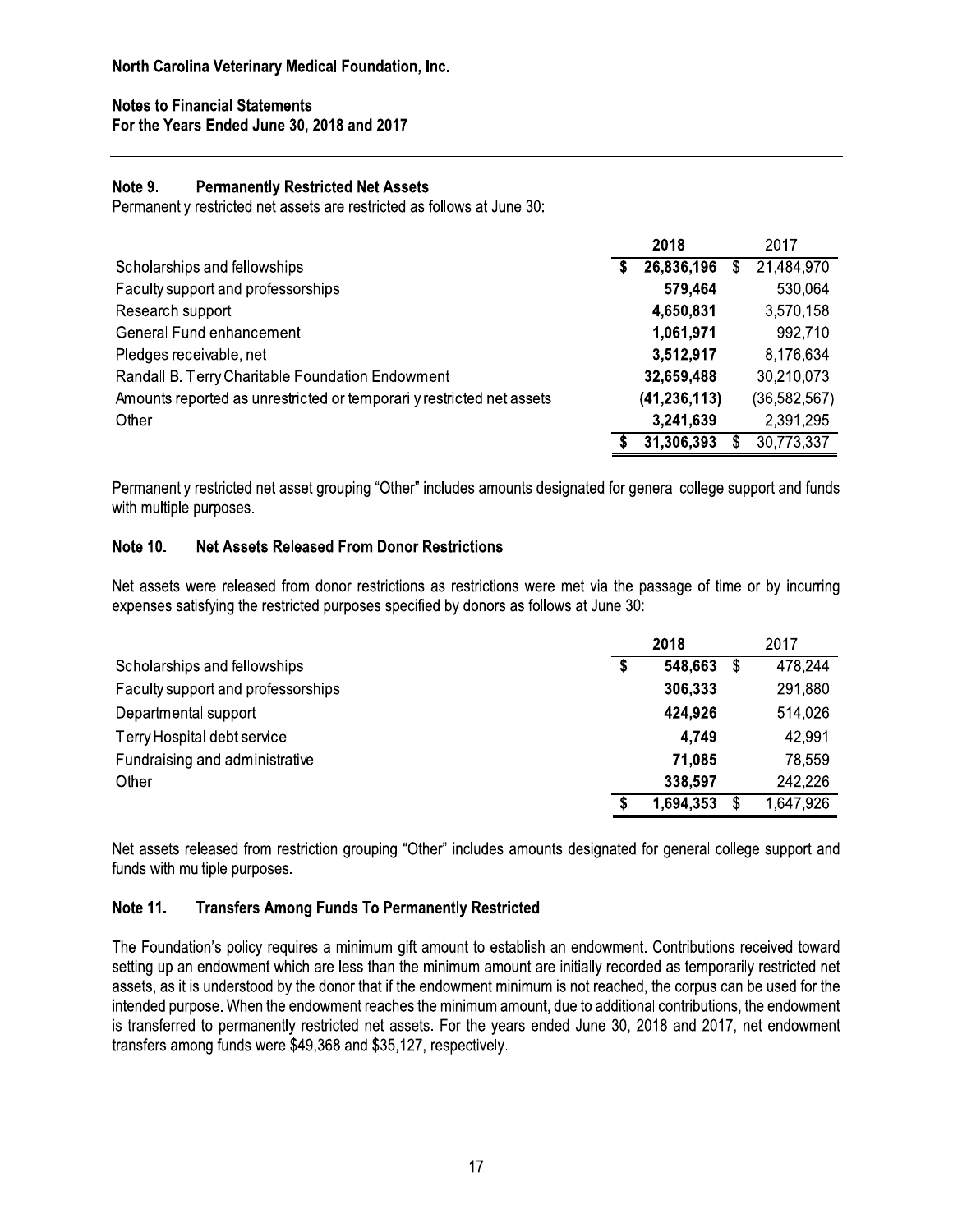**Notes to Financial Statements** For the Years Ended June 30, 2018 and 2017

#### Note 12. **Prior Year Reclassifications**

Certain amounts in the 2017 financial statements have been reclassified to conform to the 2018 presentation with no effect on previously reported total net assets.

#### **Note 13. Subsequent Events**

The Foundation has evaluated subsequent events through October 24, 2018, the date which the consolidated financial statements were available to be issued, and there were none to report.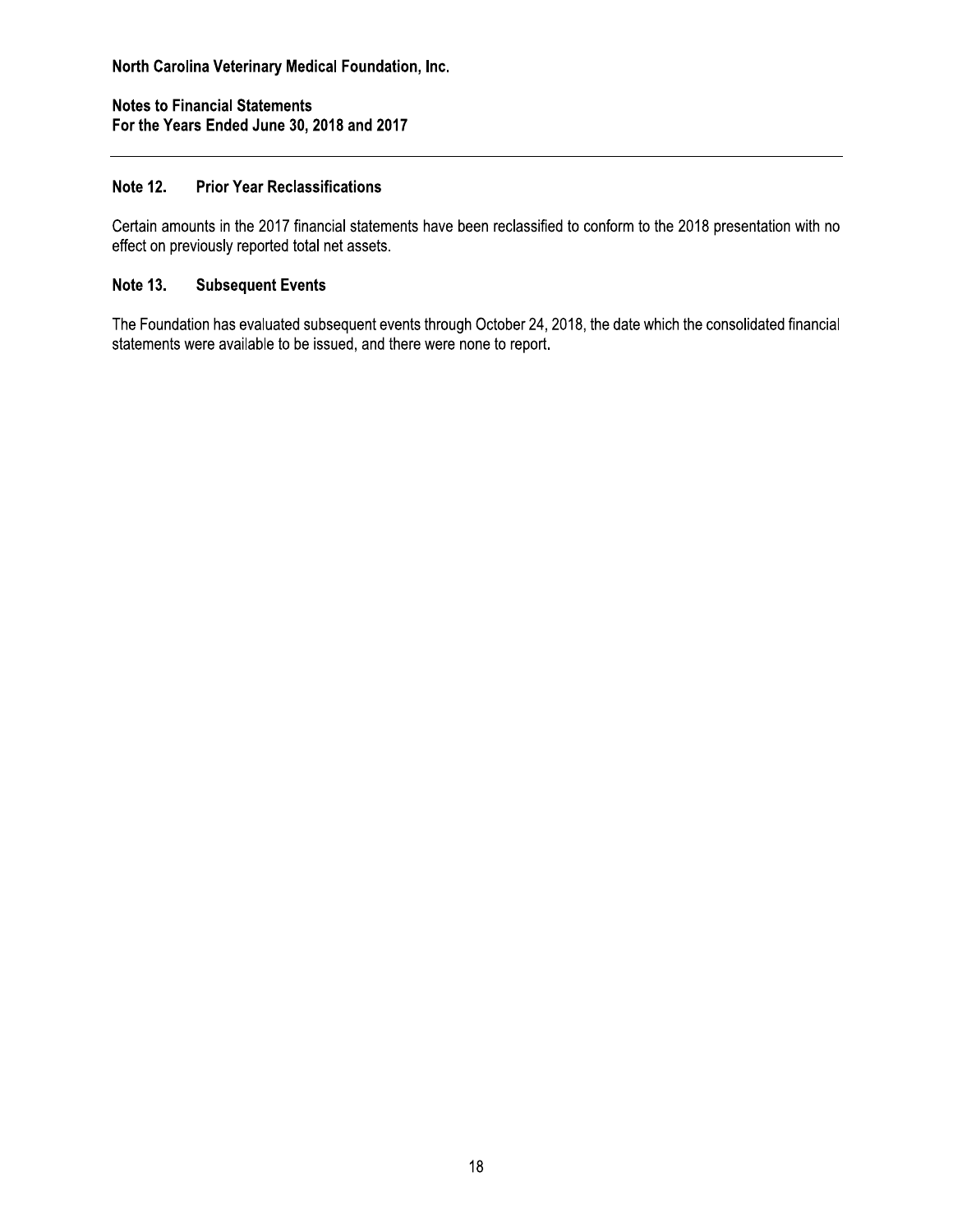**General Fund Budget vs. Actual - Unaudited** Year Ended June 30, 2018

|                             |               |    |               |    | (Under) Over |
|-----------------------------|---------------|----|---------------|----|--------------|
|                             | <b>Budget</b> |    | <b>Actual</b> |    | Variance     |
| Income                      |               |    |               |    |              |
| Contributions:              |               |    |               |    |              |
| All Gifts Great and Small   | \$<br>278,000 | S  | 239,400       | S  | (38,600)     |
| Walk of Honor               | 41,780        |    | 43,828        |    | 2,048        |
| Gallop of Honor             | 6,000         |    | 6,143         |    | 143          |
| Pet in Memoriam             | 7,600         |    | 10,451        |    | 2,851        |
| Endowment spending budget   | 15,870        |    | 15,870        |    |              |
| Interest and dividends      | 72,500        |    | 72,861        |    | 361          |
| <b>Total Income</b>         | 421,750       |    | 388,553       |    | (33, 197)    |
| <b>Support</b>              |               |    |               |    |              |
| Foundation administration   | 405,680       |    | 371,913       |    | (33, 767)    |
| Dean's Discretionary        | 15,000        |    | 15,000        |    |              |
| <b>Total Support</b>        | 420,680       |    | 386,913       |    | (33, 767)    |
| <b>Income Less Support</b>  | 1,070         |    | 1,640         |    | 570          |
| <b>General Fund Balance</b> |               |    |               |    |              |
| Beginning of year           | 560,019       |    | 560,019       |    |              |
| End of year                 | \$<br>561,089 | \$ | 561,659       | \$ | 570          |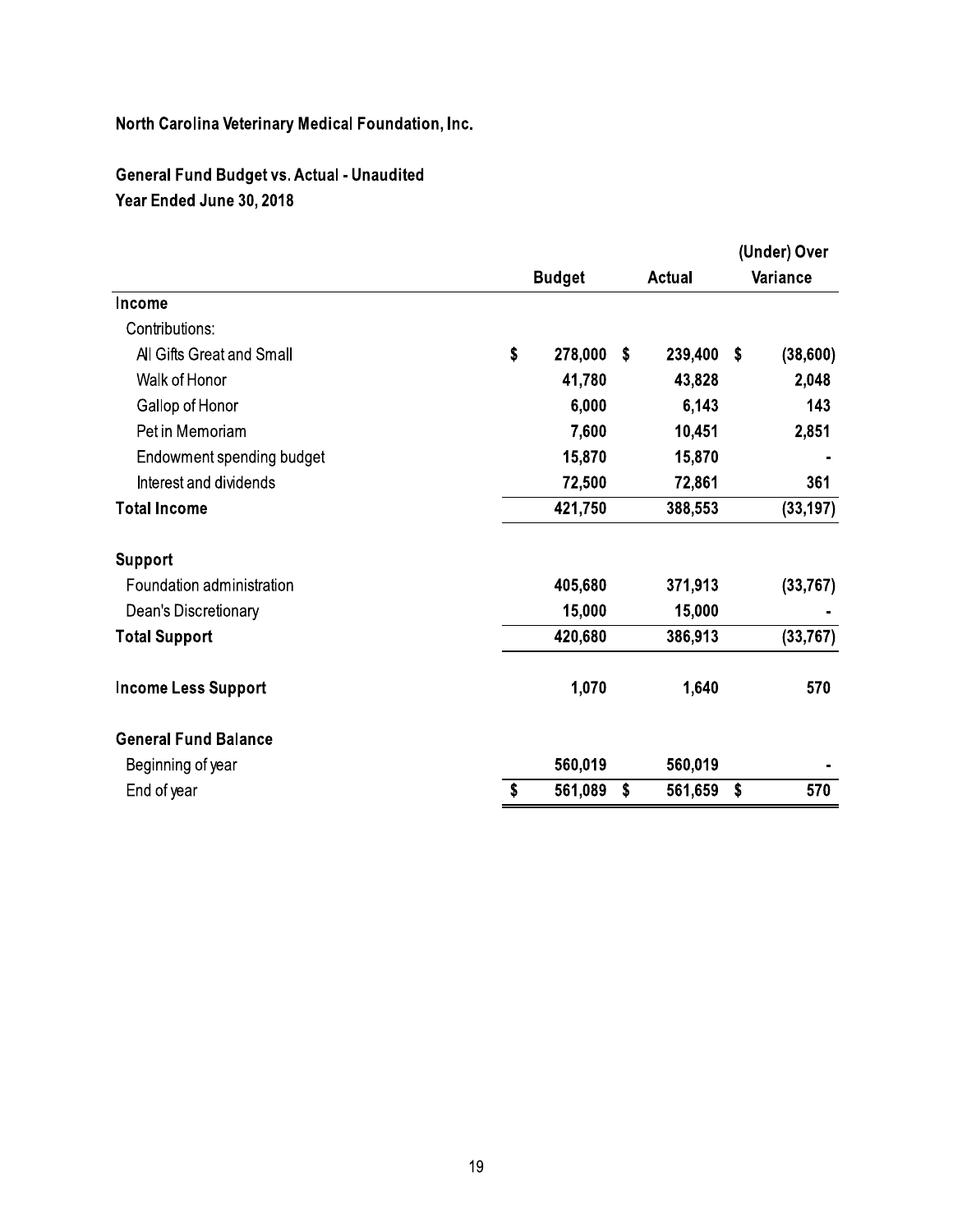Ten Year Summary of Asset Growth - Unaudited As of June 30

### **TOTAL ASSETS\***

(Dollars in Millions) 90 84.78 76.93 80 73.30 72.80 70 60 50.56 50 43.14 42.31 39.95 40 28.51 30 22.19 20  $10$  $\overline{0}$  $'09$  $'10$  $'11$  $'12$  $'13$  $'14$  $'15$  $'16$  $'17$  $'18$  $\Box$  Assets  $\Box$  Pledges

Fiscal years 2011 - 2018 are reported using accrual basis of accounting; preceeding years are reported using modified cash basis.

\*Not reflected above for FY'18 are gifts-in-kind of \$104,073, which benefit the College of Veterinary Medicine. These gifts were received due to the efforts of Foundation members and the College Development Staff.

20